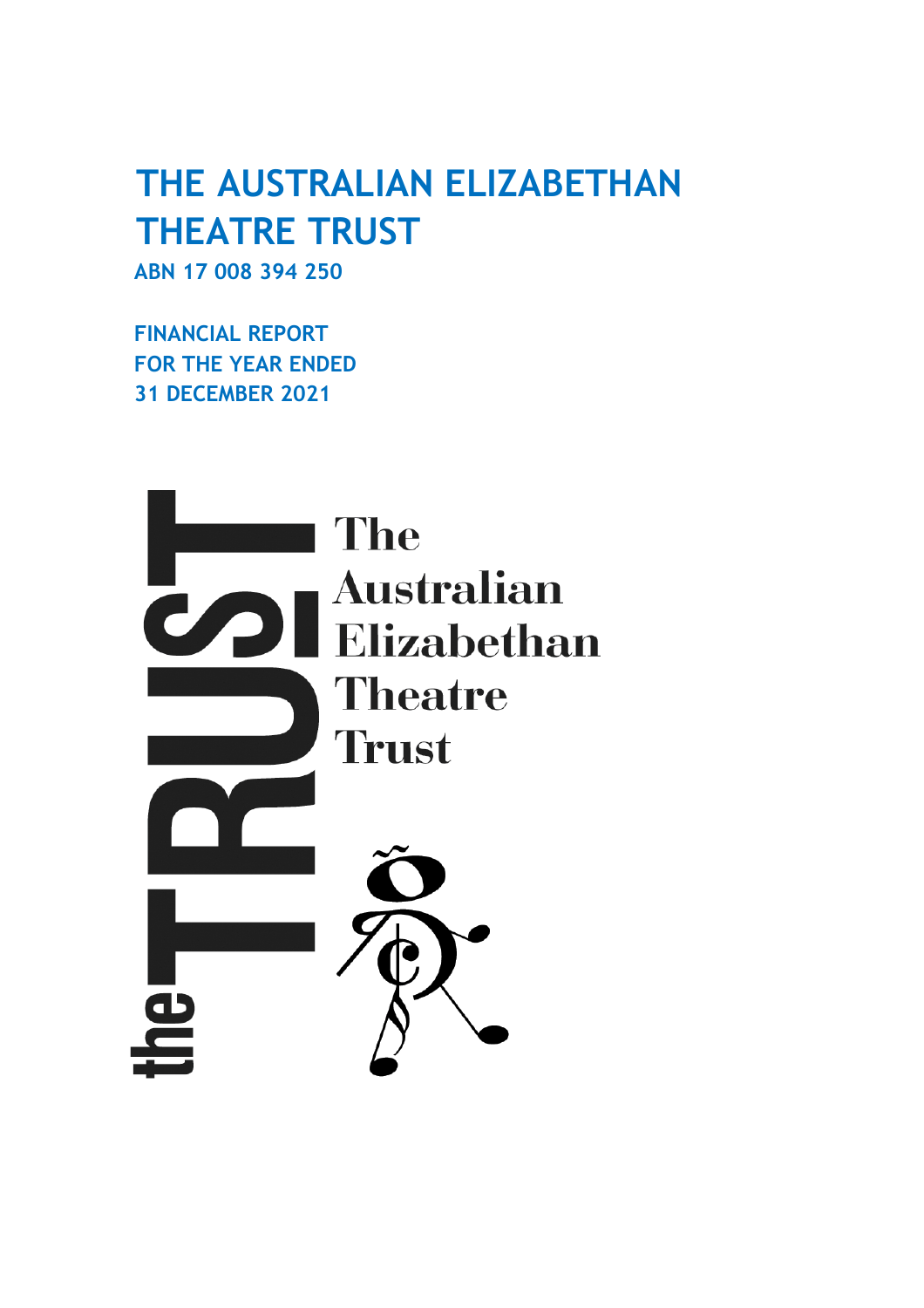| <b>Contents</b>                                             | Page No.  |
|-------------------------------------------------------------|-----------|
| Corporate Information                                       | 1         |
| Directors' Report                                           | $2 - 4$   |
| Statement of Profit and Loss and Other Comprehensive Income | 5         |
| <b>Statement of Financial Position</b>                      | 6         |
| Statement of Changes in Equity                              | 7         |
| <b>Statement of Cash Flows</b>                              | 8         |
| Notes to the Financial Statements                           | $9 - 24$  |
| Responsible Persons' Declaration                            | 25        |
| Independent Audit Report                                    | $26 - 28$ |
| Auditor's Independence Declaration                          | 29        |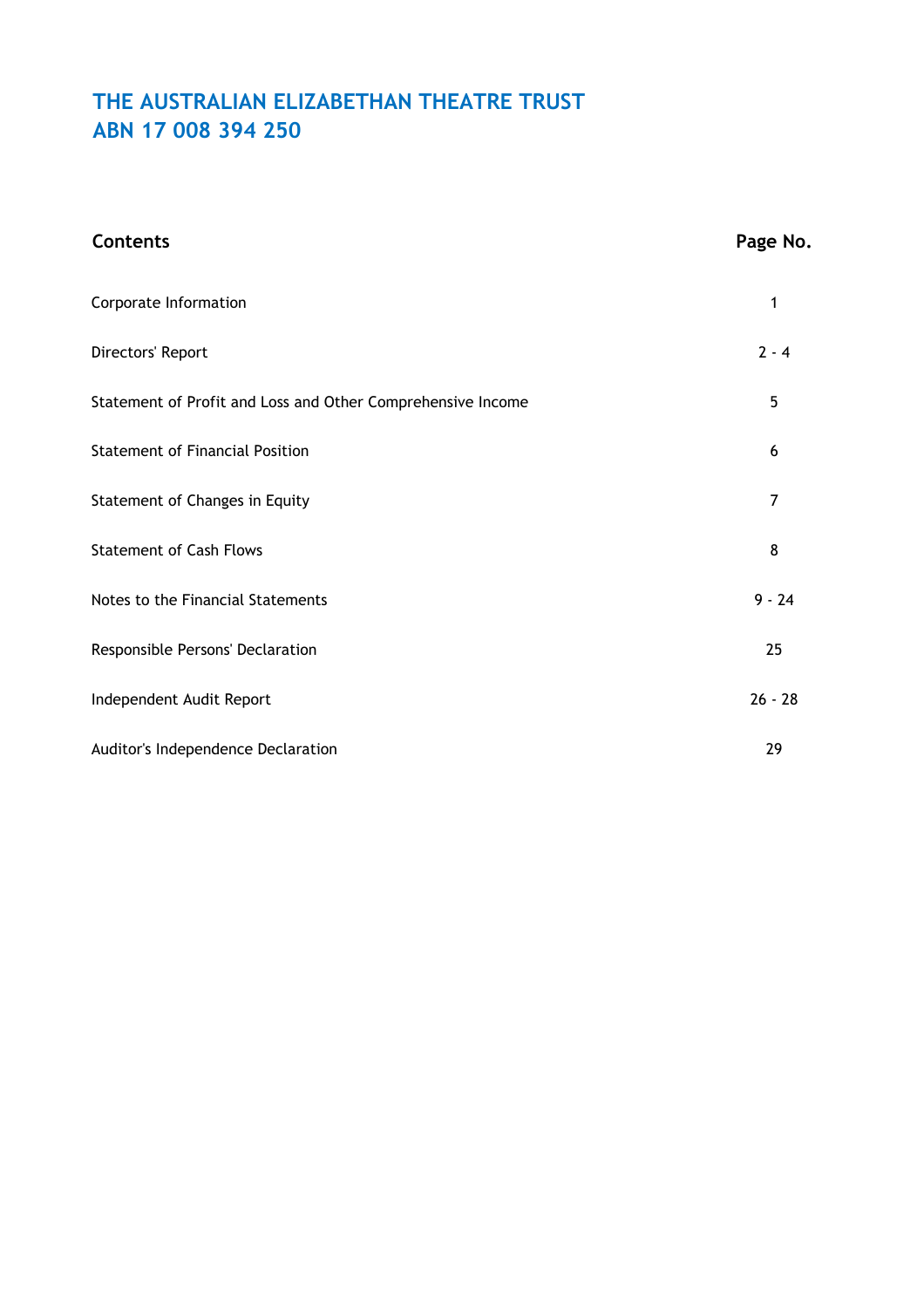### **Corporate Information**

#### **Directors**

- The Honorable Lloyd D.S. Waddy
- Mr. Brian R Larking
- Mr. Gregory K Burton
- Mr. James R G Bell
- Mr. Ian G Hardy

#### **Company Secretary**

- Mr. Brian R Larking
- Mr. James R G Bell

#### **General Manager**

Mr. Warwick Ross

### **Registered office and principal place of business**

20 Young Street Neutral Bay NSW 2089

#### **Bankers**

Westpac Banking Corporation AMP Bank Limited

#### **Auditors**

W. W. Vick & Co. *Chartered Accountants* Level 3, 1 James Place North Sydney, NSW, 2060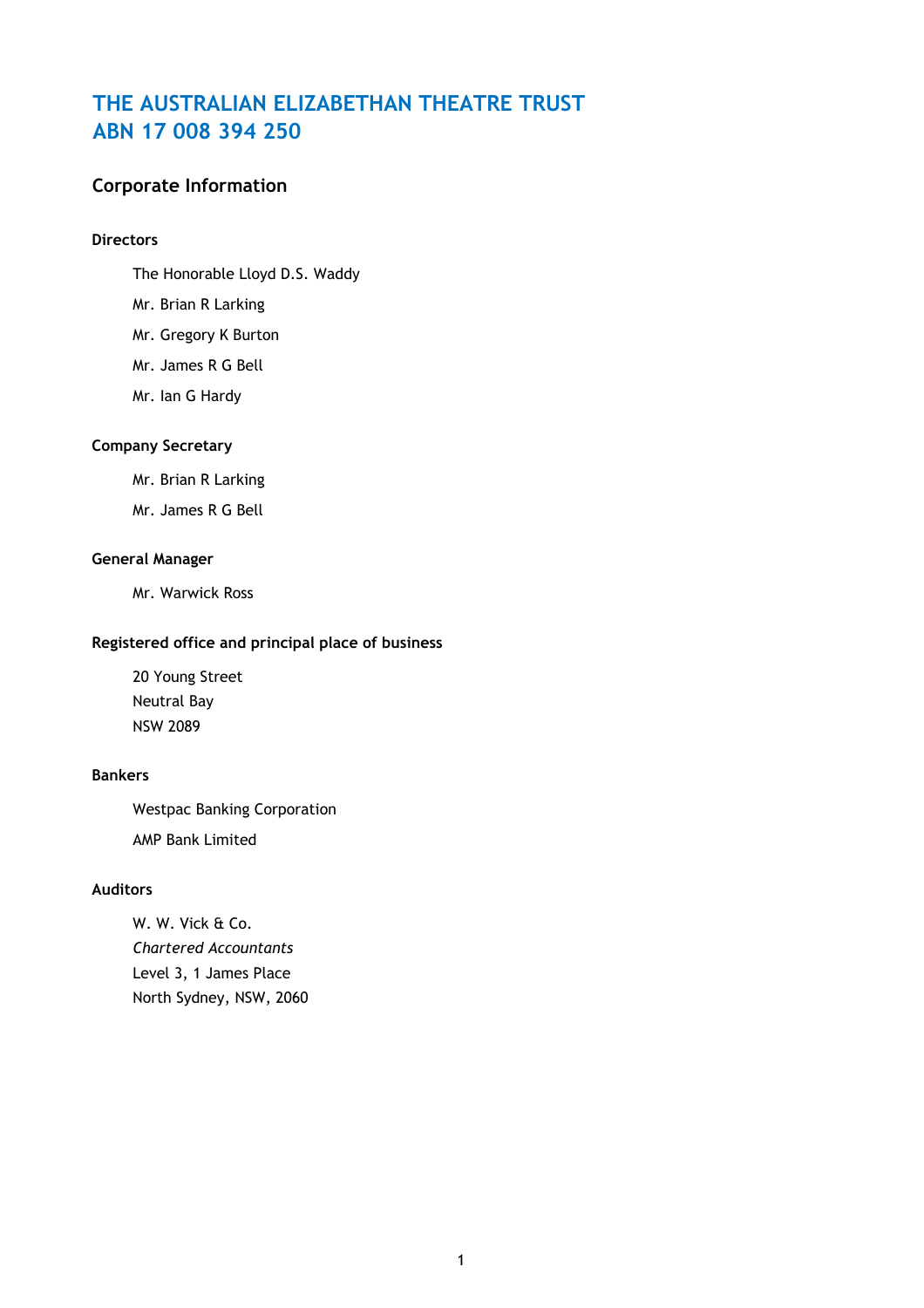#### **Directors' Report**

#### **For the year ended 31 December 2021**

The Directors of The Australian Elizabethan Theatre Trust (the Company) present their report together with the financial statements of the Company to the members for the year ended 31 December 2021 and the Independent Auditor's Report thereon.

#### **Directors**

The names of each person who has been a director during the year and to the date of this report are:

|                                |           | No. of Board meetings     |          |  |
|--------------------------------|-----------|---------------------------|----------|--|
| <b>Name</b>                    | Appointed | <b>Eligible to attend</b> | Attended |  |
| The Honorable Lloyd D.S. Waddy | 1974      | b                         | 6        |  |
| Mr. Brian R Larking            | 1988      | 6                         | 6        |  |
| Mr. Gregory K Burton           | 1994      | 6                         | 6        |  |
| Mr. James R G Bell             | 2002      | 6                         | 5        |  |
| Mr. Ian G Hardy                | 2016      | 6                         |          |  |

To be a director an individual must be a member of the Company.

Directors have been in office since the start of the financial year to the date of this report unless otherwise stated.

#### **Principal activities and objectives**

The principal activities of the Company during the financial year were:

- Support of the Arts in Australia by Australians including administration of a scholarship program for singers, musicians and conductors.
- Members' services.
- Stewardship of the Company's investments with the assistance of professional funds managers.

These principal activities assist in achieving the short and long-term objectives of the Company by facilitating support for the performing arts in Australia, including performances by the Company's scholars and musicians of excellence and potential.

#### **Objectives and strategy**

The Company's short and long-term objectives are:

- Administration of scholarship program.
- Facilitate performance opportunities for talented singers, musicians and conductors.
- Continued support of the performing arts nationally.

The Company's strategy for achieving these objectives include:

- Attracting appropriate candidates for admission into the scholarship program.
- Attracting talented performing artists and provide facilities for their performance that might not otherwise be available to them.
- Preparation of an annual budget for financial performance monitored by management and the Directors.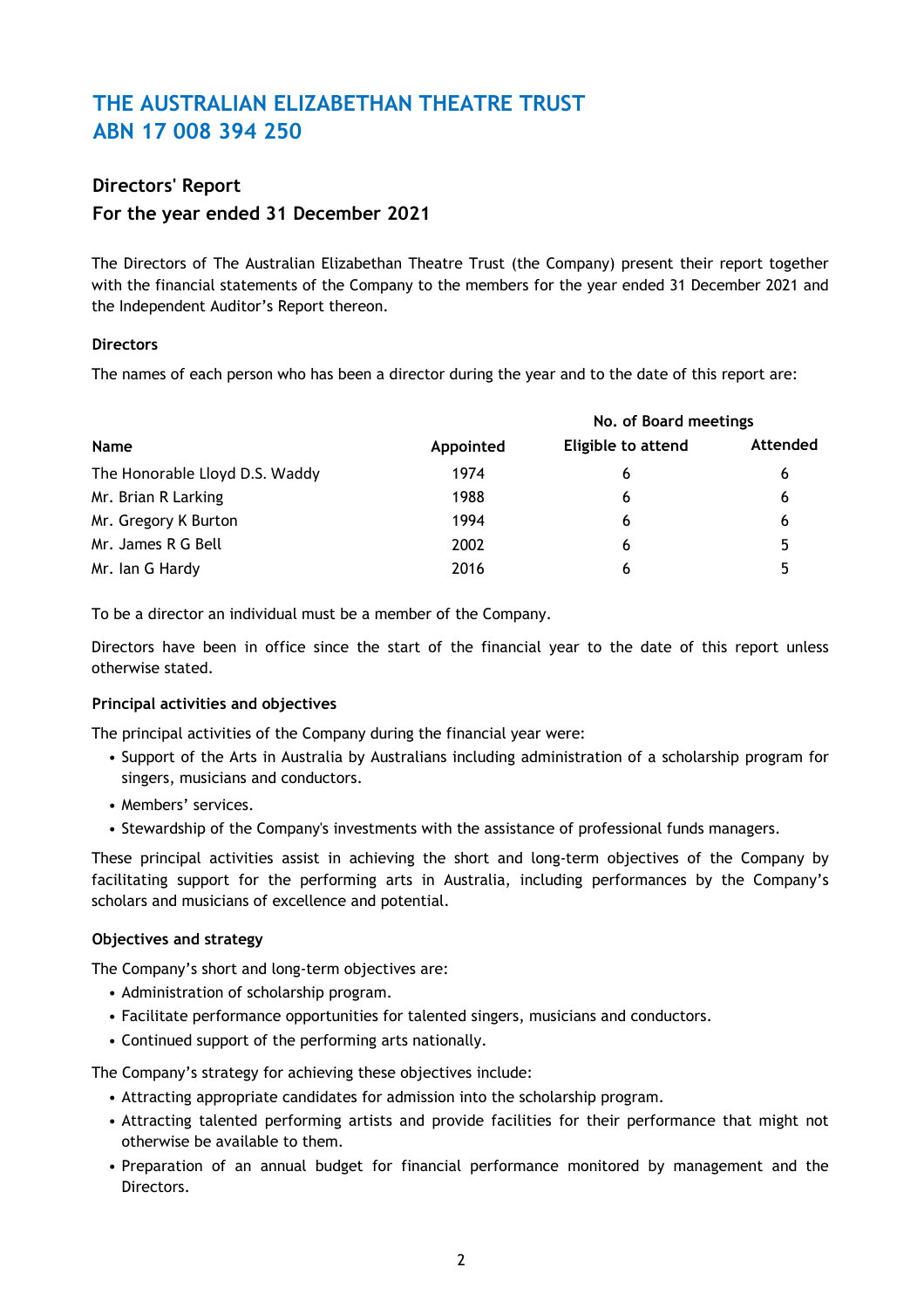### **Directors' Report (continued) For the year ended 31 December 2021**

#### **Key performance measures**

The Company measures its own performance through the use of both quantitative and qualitative benchmarks. The benchmarks are used by the Directors to assess the financial sustainability of the Company and whether the Company's short-term and long-term objectives are achieved. The proportion of funding is provided by:

|                               | 2021   |                  | 2020   |                  |
|-------------------------------|--------|------------------|--------|------------------|
|                               | Actual | <b>Benchmark</b> | Actual | <b>Benchmark</b> |
| Targeted fundraising          | 5%     | 10%              | 9%     | 10%              |
| Earnings from investments (a) | 95%    | 80%              | 91%    | 80%              |
| Administration costs (b)      | 53%    | 30%              | 59%    | 30%              |
| Scholarship expenses          | 6%     | 20%              | 10%    | 20%              |

In the calculation of the above percentages, revenue has been used as the base.

- (a) Consists of income from investments (dividend / distributions) as disclosed in Note 5.
- (b) Consists of all expenses excluding scholarship expense, as disclosed in the Statement of Profit or Loss and Other Comprehensive Income.

#### **Operating results**

The year's activities of the Company resulted in surplus of \$905,803 (2020: deficit of \$156,219). The Company is exempt from income tax. During the year, the Company approved payments for scholarships amounting to \$88,280 (2020: \$10,000) to enable studies, out of which \$28,280 (2020: \$10,000) paid during the year. Further a grant of \$ nil (2020: \$12,000) was awarded for research work.

#### **Dividend paid or recommended**

The Company is a public company, limited by guarantee and accordingly does not issue shares.

The Company's constitution prohibits the distribution of income and property by way of dividend or bonus and no dividend or bonus has been paid or declared to members since the end of the previous financial year.

#### **Review of operations**

The Company offers scholarships to successful applicants, which are awarded when the Company's offer is accepted by the scholar. The Company brings the cost of the scholarship to account at that time, although the funds may not be disbursed by the Company until after the end of the financial year.

#### **Members' guarantee**

The Company is a public company limited by guarantee. If the Company is wound up, the constitution states that each member is required to contribute a maximum of \$2 each towards meeting any outstanding obligations of the Company. As at 31 December 2021, the total amount that members of the Company are liable to contribute if the Company is wound up is \$660 (2020: \$682).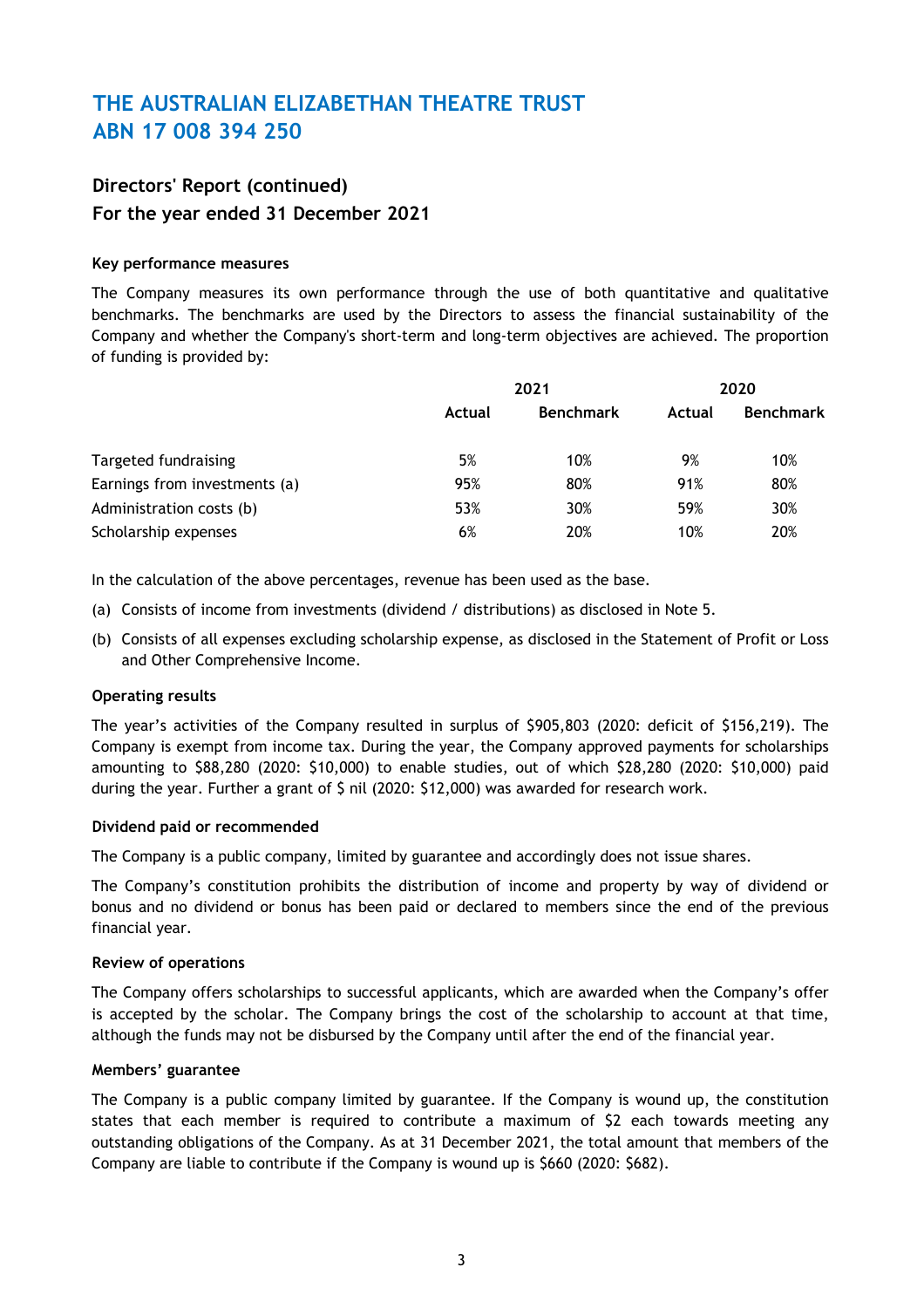### **Directors' Report (continued) For the year ended 31 December 2021**

#### **Indemnifying Officers**

#### *Insurance premiums paid for the Directors*

The Company has paid premiums to insure all of the Directors of the Company against liabilities for costs and expenses incurred by them in defending any legal proceedings arising out of their conduct while acting in the capacity of the Director of the Company, other than conduct involving a wilful breach of duty in relation to the Company.

#### **Directors' qualifications, experience and special responsibilities**

| Name                           | Qualifications                                | <b>Experience</b>             | Special responsibilities            |
|--------------------------------|-----------------------------------------------|-------------------------------|-------------------------------------|
| The Honorable Lloyd D.S. Waddy | <b>Family Court</b><br><b>Justice Retired</b> | <b>Director</b><br>since 1974 | Chairman of the Board<br>since 1992 |
| Mr. Brian R Larking            | Chartered<br>Accountant                       | Director<br>since 1988        | <b>Treasurer</b>                    |
| Mr. Gregory K Burton           | Senior<br>Counsel                             | <b>Director</b><br>since 1994 |                                     |
| Mr. James R G Bell             | Solicitor                                     | <b>Director</b><br>since 2002 |                                     |
| Mr. Ian G Hardy                | Economist                                     | <b>Director</b><br>since 2016 |                                     |

#### **Auditor's independence declaration**

A copy of Auditor's Independence Declaration as required under section 60-40 of the Australian Charities and Not-for-profits Commission Act 2012 is included in page 29 of this financial report and forms part of the Directors' Report.

Signed in accordance with a resolution of the Board of Directors.

On behalf of the Directors:

floyd Wast

The Honorable Lloyd D.S. Waddy James R G Bell *Director Director* Dated: 14 April 2022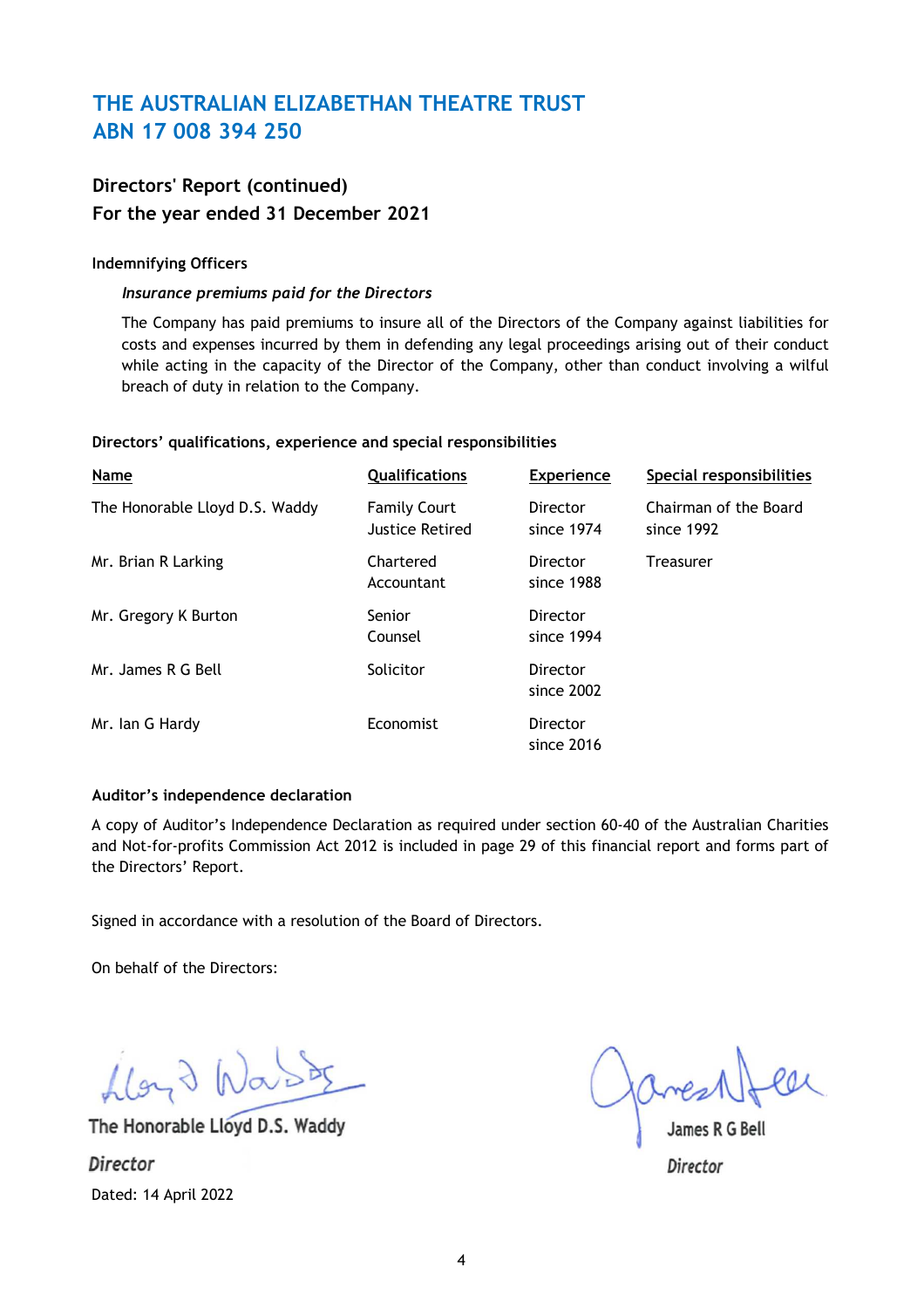### **STATEMENT OF PROFIT OR LOSS AND OTHER COMPREHENSIVE INCOME FOR THE YEAR ENDED 31 DECEMBER 2021**

|                                                         | <b>Note</b> | 2021       | 2020       |
|---------------------------------------------------------|-------------|------------|------------|
|                                                         |             | \$         | \$         |
| Revenue                                                 | 5           | 436,984    | 330,399    |
| Interest income                                         |             | 1,373      | 2,389      |
| Gain on sale of financial assets                        |             | 856        |            |
| Depreciation and amortization expense                   | 10,11       | (15, 891)  | (16, 581)  |
| Finance cost                                            |             | (1, 199)   | (1, 301)   |
| Other operating expenses                                | 6           | (242, 555) | (210, 377) |
| Fair value adjustment of financial assets at fair value |             |            |            |
| through profit or loss (FVTPL)                          | 9           | 726,235    | (260, 748) |
| Surplus / (deficit) before income tax                   |             | 905,803    | (156, 219) |
| Income tax expense                                      | 3.3         |            |            |
| Surplus / (deficit) after income tax                    |             | 905,803    | (156, 219) |
| Other comprehensive income                              |             |            |            |
| Total comprehensive income for the year                 |             | 905,803    | (156, 219) |

The accompanying notes form part of these financial statements.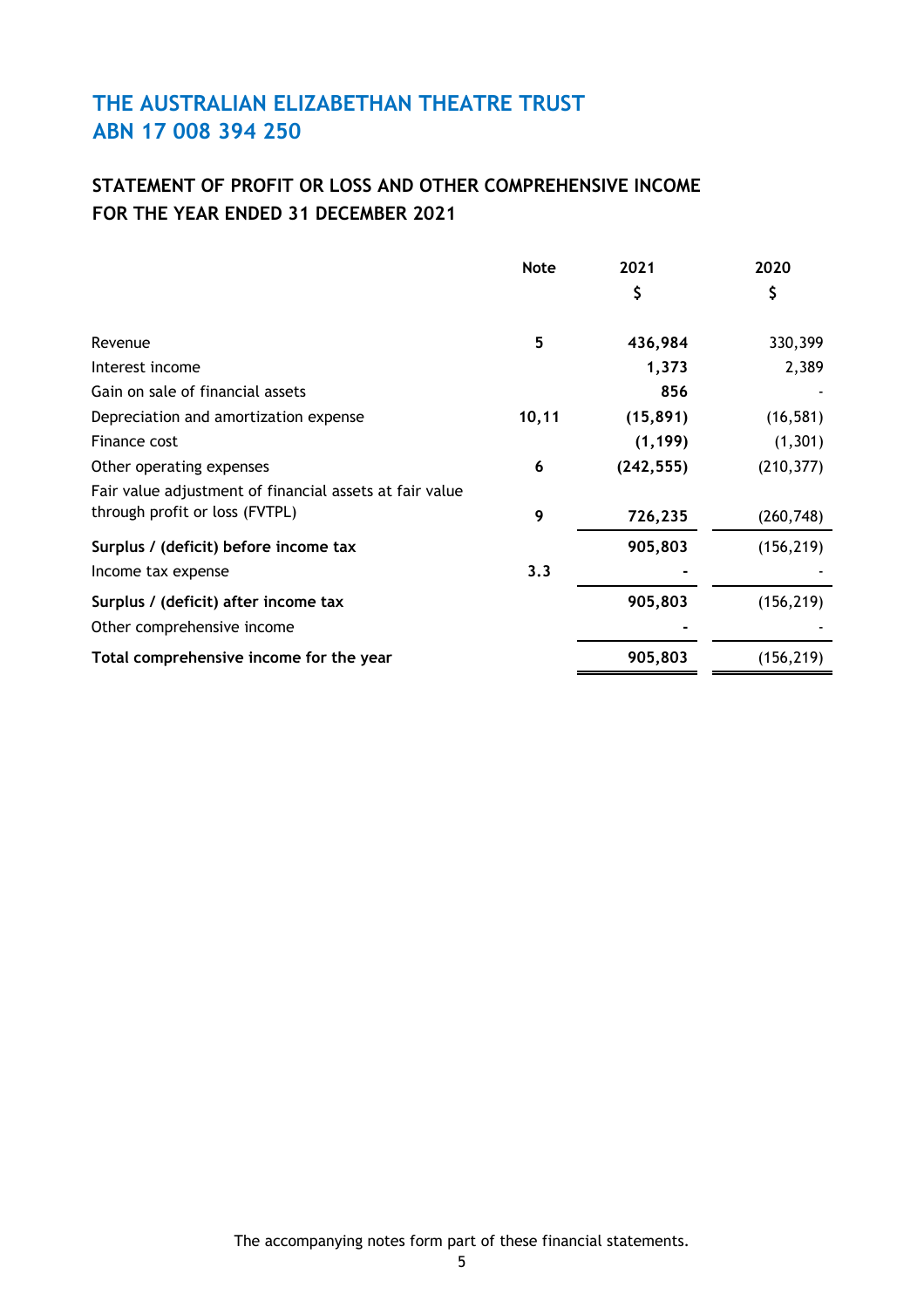# **AS AT 31 DECEMBER 2021 STATEMENT OF FINANCIAL POSITION**

|                                  | <b>Note</b> | 2021      | 2020      |
|----------------------------------|-------------|-----------|-----------|
|                                  |             | \$        | \$        |
| <b>ASSETS</b>                    |             |           |           |
| <b>CURRENT ASSETS</b>            |             |           |           |
| Cash and cash equivalents        | 7           | 377,360   | 376,257   |
| Trade and other receivables      | 8           | 116,356   | 59,032    |
| Financial assets                 | 9           | 80,000    | 80,000    |
| <b>TOTAL CURRENT ASSETS</b>      |             | 573,716   | 515,289   |
| <b>NON-CURRENT ASSETS</b>        |             |           |           |
| Financial assets                 | 9           | 7,721,263 | 6,891,700 |
| Property, plant and equipment    | 10          | 1,150,205 | 1,162,385 |
| Intangible assets                | 11          | 1,368     | 3,415     |
| TOTAL NON-CURRENT ASSETS         |             | 8,872,836 | 8,057,500 |
| <b>TOTAL ASSETS</b>              |             | 9,446,552 | 8,572,789 |
| <b>LIABILITIES</b>               |             |           |           |
| <b>CURRENT LIABILITIES</b>       |             |           |           |
| Trade and other payables         | 12          | 14,532    | 14,072    |
| Other liabilities                | 13          | 328,000   | 360,500   |
| <b>TOTAL CURRENT LIABILITIES</b> |             | 342,532   | 374,572   |
| <b>NON-CURRENT LIABILITIES</b>   |             |           |           |
| Other liabilities                | 13          | 18,000    | 18,000    |
| TOTAL NON-CURRENT LIABILITIES    |             | 18,000    | 18,000    |
| <b>TOTAL LIABILITIES</b>         |             | 360,532   | 392,572   |
| <b>NET ASSETS</b>                |             | 9,086,020 | 8,180,217 |
| <b>EQUITY</b>                    |             |           |           |
| Retained surplus                 |             | 9,086,020 | 8,180,217 |
| <b>TOTAL EQUITY</b>              |             | 9,086,020 | 8,180,217 |

The accompanying notes form part of these financial statements.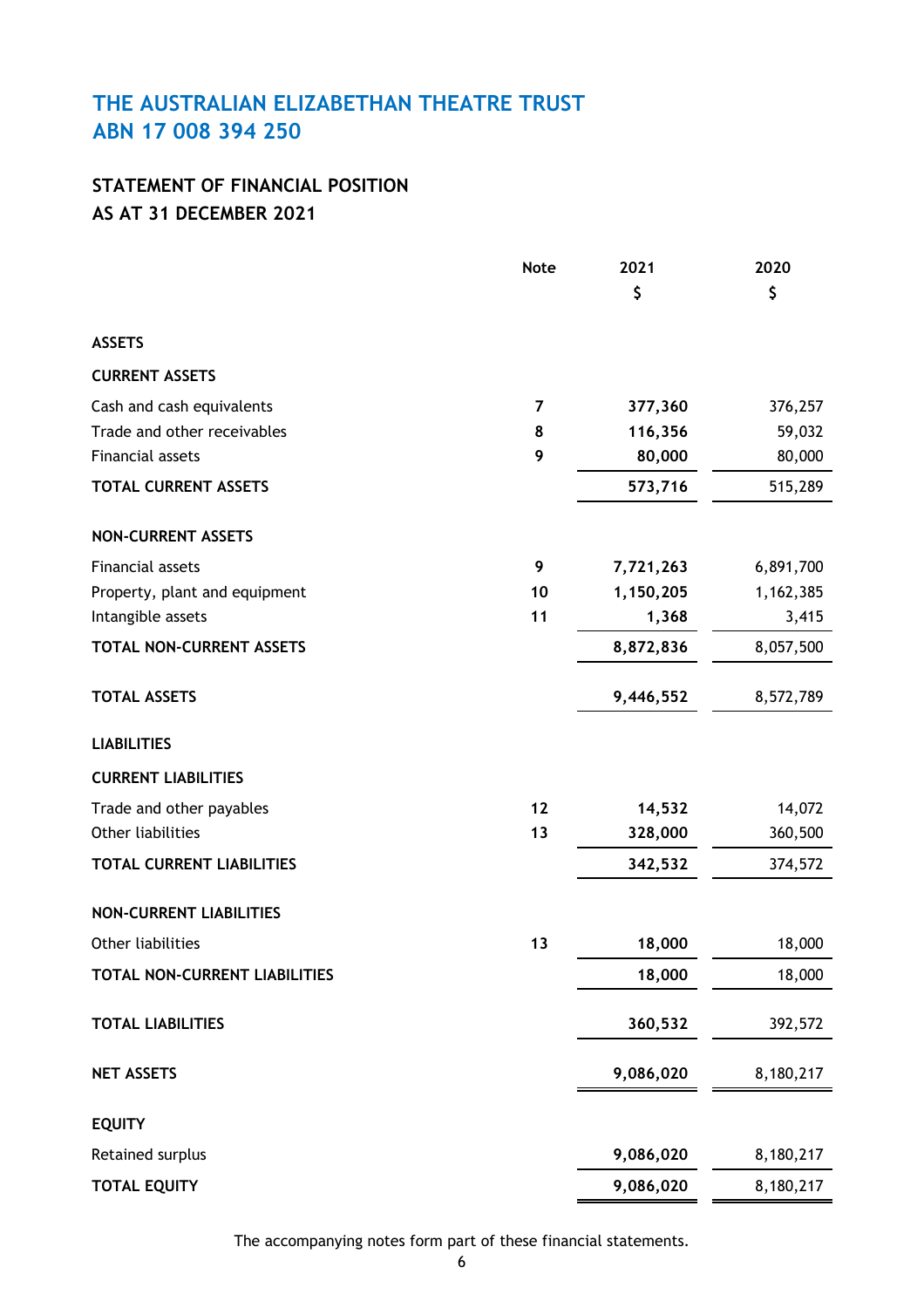# **STATEMENT OF CHANGES IN EQUITY FOR THE YEAR ENDED 31 DECEMBER 2021**

|                                                    | <b>Retained</b><br>surplus | <b>Total</b><br>equity |  |
|----------------------------------------------------|----------------------------|------------------------|--|
|                                                    | Ş                          | \$                     |  |
| Balance as at 1 January 2020                       | 8,336,436                  | 8,336,436              |  |
| Comprehensive income                               |                            |                        |  |
| Deficit for the year<br>Other comprehensive income | (156, 219)                 | (156, 219)             |  |
| Total comprehensive income                         | (156, 219)                 | (156, 219)             |  |
| Balance as at 31 December 2020                     | 8,180,217                  | 8,180,217              |  |
| Comprehensive income                               |                            |                        |  |
| Surplus for the year<br>Other comprehensive income | 905,803                    | 905,803                |  |
| Total comprehensive income                         | 905,803                    | 905,803                |  |
| Balance as at 31 December 2021                     | 9,086,020                  | 9,086,020              |  |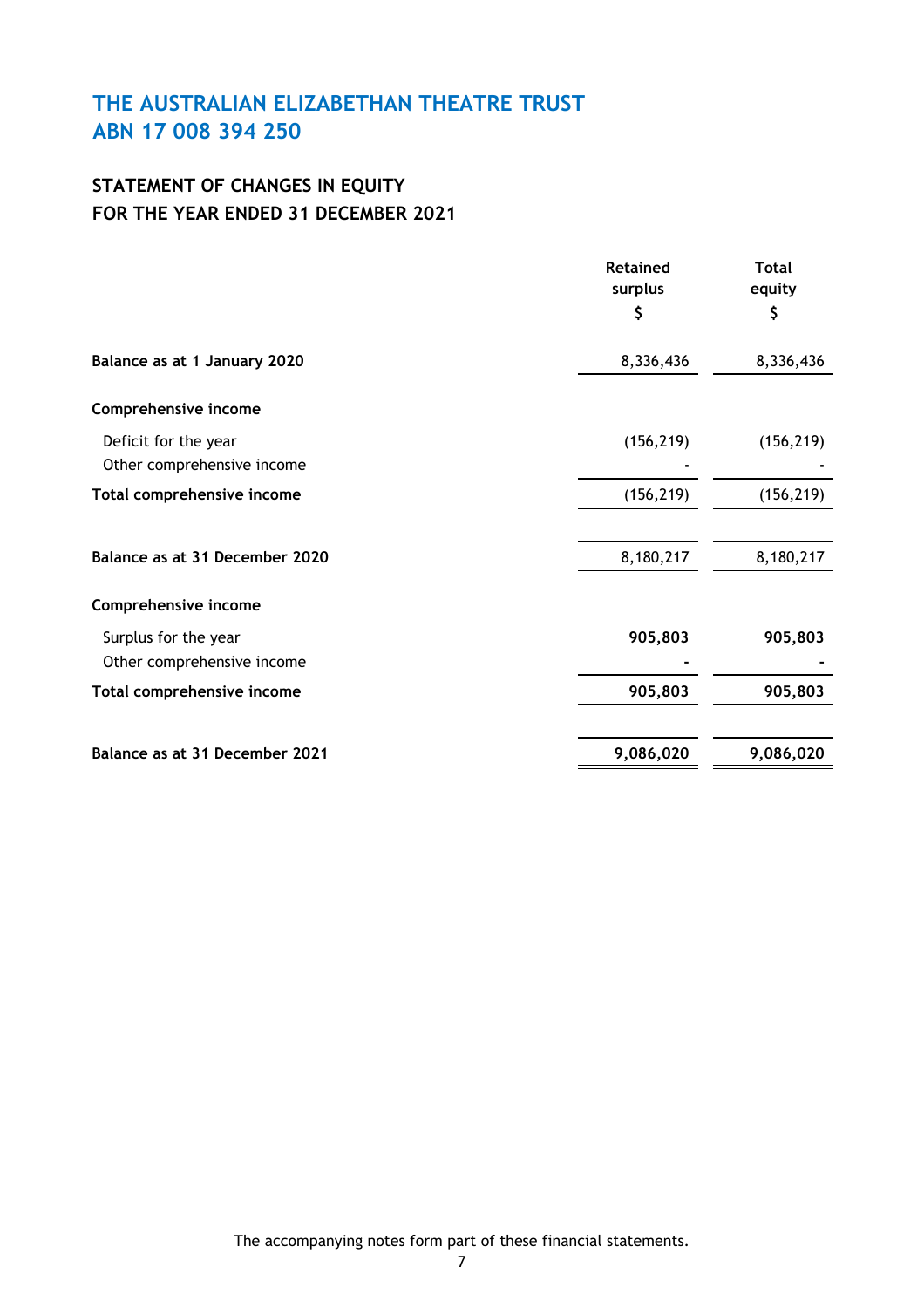### **STATEMENT OF CASH FLOWS FOR THE YEAR ENDED 31 DECEMBER 2021**

|                                                                                                                                                                                                                        | <b>Note</b> | 2021<br>\$<br><b>Inflows</b><br>(Outflows)                      | 2020<br>\$<br><b>Inflows</b><br>(Outflows)                     |
|------------------------------------------------------------------------------------------------------------------------------------------------------------------------------------------------------------------------|-------------|-----------------------------------------------------------------|----------------------------------------------------------------|
| Cash flows from operating activities                                                                                                                                                                                   |             |                                                                 |                                                                |
| Receipts from customers and distributions (investments)<br>Interest received<br>Donations received<br>Payments to suppliers, contractors and scholarships<br>Finance cost<br>Net cash provided by operating activities | 16          | 359,145<br>1,373<br>20,515<br>(274, 595)<br>(1, 199)<br>105,239 | 276,435<br>2,389<br>30,170<br>(253, 173)<br>(1, 301)<br>54,520 |
| Cash flows from investing activities                                                                                                                                                                                   |             |                                                                 |                                                                |
| Payments for acquisition of financial assets<br>Payments for acquisition of property, plant and equipment<br>Proceeds from sale of financial assets<br>Net cash used in investing activities                           |             | (151, 673)<br>(1,664)<br>49,201<br>(104, 136)                   | (1, 566)<br>(5, 453)<br>(7,019)                                |
| Net increase in cash and cash equivalents                                                                                                                                                                              |             | 1,103                                                           | 47,501                                                         |
| Cash and cash equivalent at the beginning of the year<br>Cash and cash equivalent at the end of the year                                                                                                               | 7           | 376,257<br>377,360                                              | 328,756<br>376,257                                             |

The accompanying notes form part of these financial statements.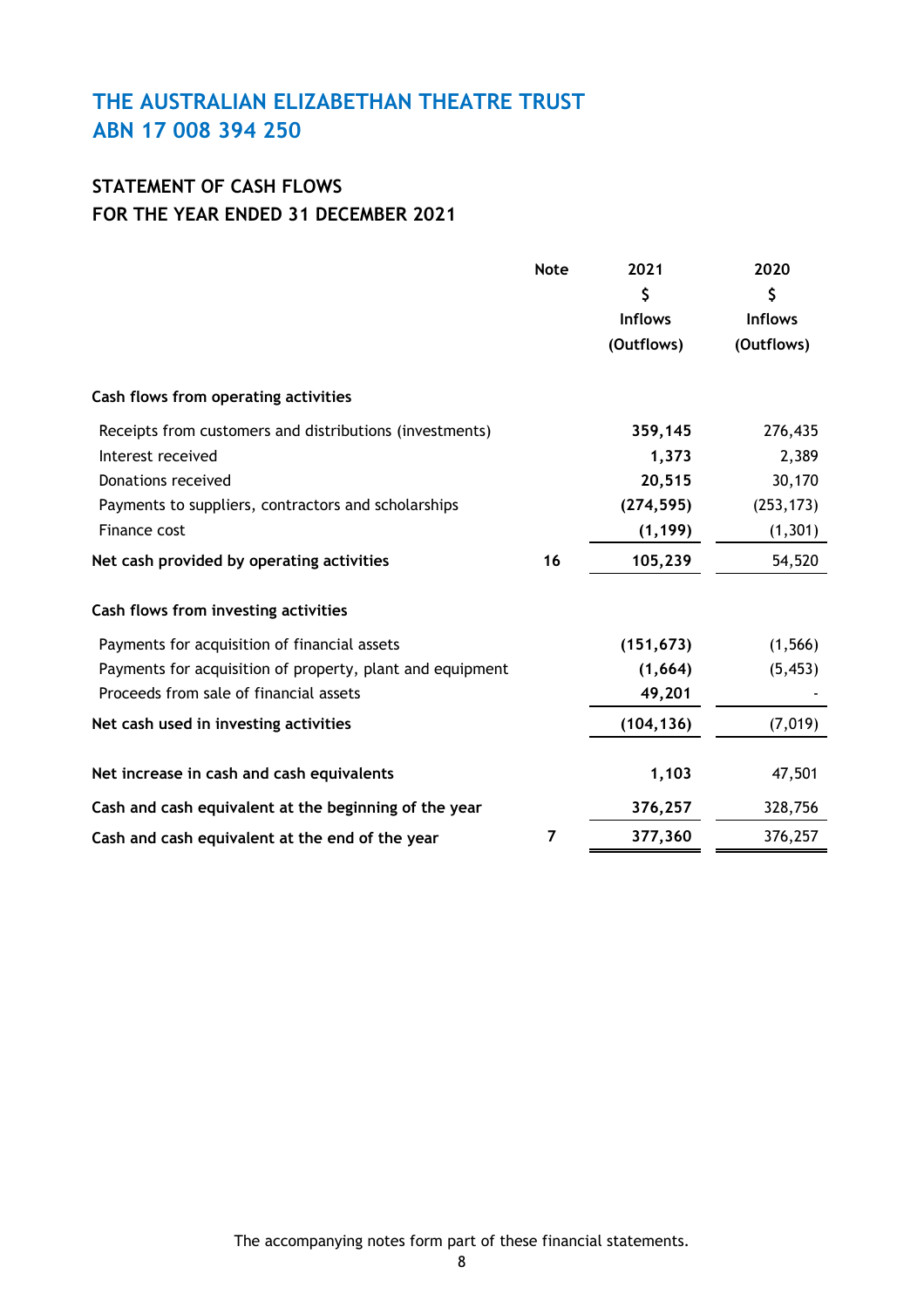### **NOTES TO THE FINANCIAL STATEMENTS FOR THE YEAR ENDED 31 DECEMBER 2021**

These financial statements are for The Australian Elizabethan Theatre Trust ("the Company") as an individual entity. The Company is a not-for-profit company, limited by guarantee, registered and domiciled in Australia.

The functional and presentation currency of the Company is Australian dollars and all values are rounded to the nearest dollar.

The financial statements for the year ended 31 December 2021 were approved and authorised for issuance by those charged with governance on 14 April 2022.

Comparatives are consistent with prior years, unless otherwise stated.

#### **1 Basis of preparation**

The financial statements are general purpose financial statements that have been prepared in accordance with Australian Accounting Standards – Reduced Disclosure Requirements as set out in AASB 1053: Application of Tiers of Australian Accounting Standards, the Australian Charities and Not for Profits Commission Act 2012 and the Australian Charities Not for Profits Commission Regulations 2013. The Company is a not-for-profit entity for the purposes of preparing the financial statements.

#### **2 Adoption of new and revised accounting standards**

The Company has adopted all standards which became effective for the first time at 31 December 2021, the adoption of these standards has not caused any material adjustments to the reported financial position, performance or cash flow of the Company.

#### **3 Summary of significant accounting policies**

These financial statements have been prepared in accordance with the significant accounting policies disclosed below, which have been determined appropriate to meet the purposes of preparation by the Directors. Such accounting policies are consistent with the previous period unless stated otherwise.

The financial statements have been prepared on an accruals basis and are based on historical cost unless otherwise stated in the notes.

The significant accounting policies that have been adopted in the preparation of the statements are as follows:

#### **3.1 Revenue and other income**

#### *(a) Revenue from contracts with customers*

The core principle of AASB 15 is that revenue is recognised on a basis that reflects the transfer of promised goods or services to customers at an amount that reflects the consideration the Company expects to receive in exchange for those goods or services.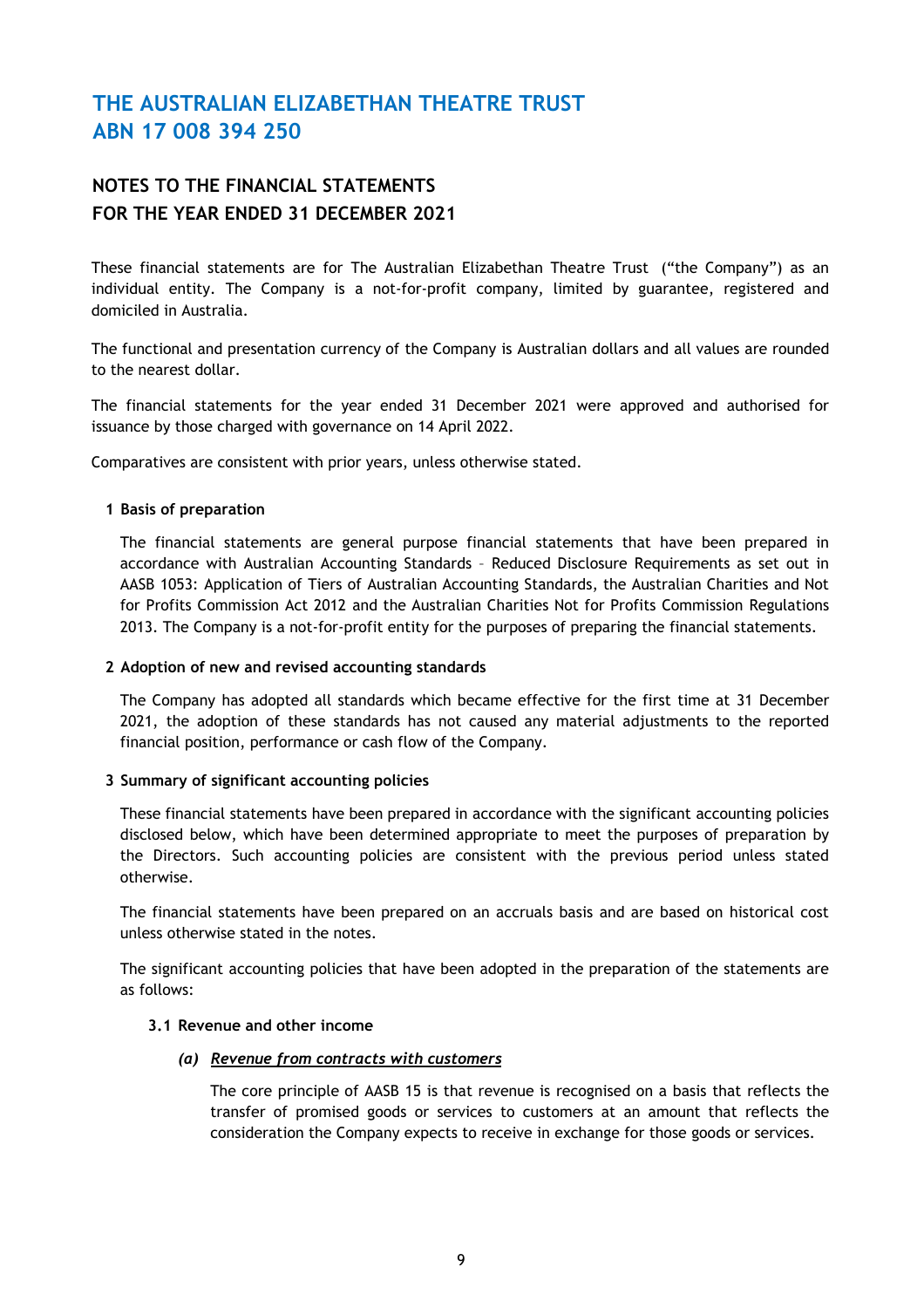### **NOTES TO THE FINANCIAL STATEMENTS FOR THE YEAR ENDED 31 DECEMBER 2021**

#### **3 Summary of significant accounting policies (continued)**

#### **3.1 Revenue and other income (continued)**

#### *(a) Revenue from contracts with customers (continued)*

Revenue is recognised by applying a five-step model as follows:

- i) Identify the contract with the customer;
- ii) Identify the performance obligations;
- iii) Determine the transaction price;
- iv) Allocate the transaction price to the performance obligation; and
- v) Recognise revenue as and when control of the performance obligations is transferred.

Generally, the timing of the rendering of services corresponds closely to the timing of satisfaction of the performance obligations, however where there is a difference, it will result in the recognition of a receivable, contract asset or contract liability.

None of the revenue streams of the Company have any significant financing terms as there is less than 12 months between receipt of funds and satisfaction of performance obligations.

#### *(b) Donations*

Where donation income arises from an agreement which is enforceable and contains sufficiently specific performance obligations then the revenue is recognised when control of each performance obligations is satisfied.

#### *(c) Rendering of services*

Revenue from rendering of services is recognised upon delivery of services to the customers.

Amounts arising from donation and rendering of services in the scope of AASB 1058 are recognised at the asset's fair value when the asset is received. The Company considers whether there are any related liability or equity items associated with the asset which are recognised in accordance with the relevant accounting standard.

Once the assets and liabilities have been recognised then income is recognised for any remaining asset value at the time that the asset is received.

#### *(d) Investment income (dividend and distributions)*

Investment income comprises dividend and distributions from public listed companies (managed investment funds.)

Dividend from listed entities are recognised when the right to receive a dividend has been established. Distributions from public listed companies are recognised when the right to receive a distribution has been established.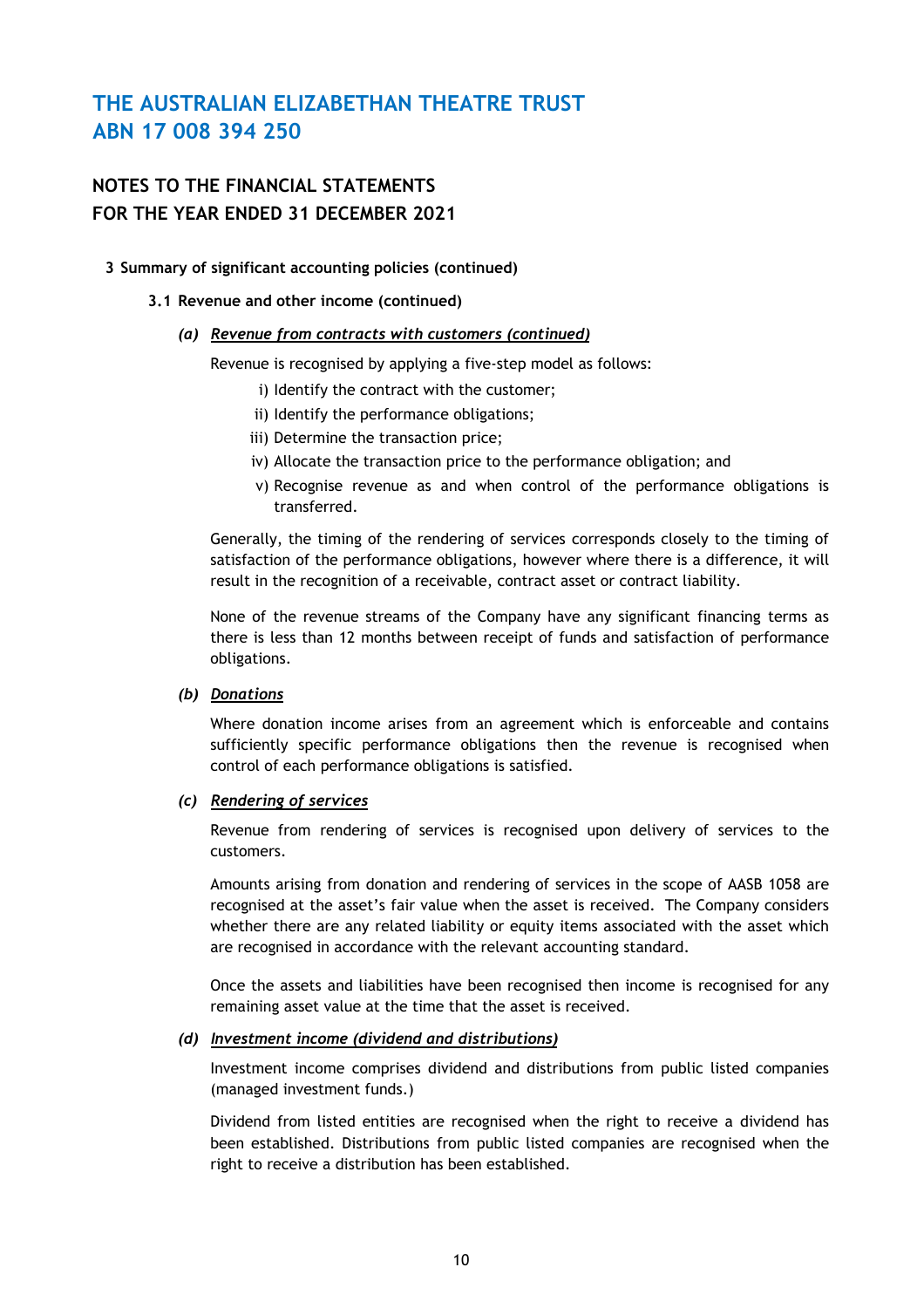### **NOTES TO THE FINANCIAL STATEMENTS FOR THE YEAR ENDED 31 DECEMBER 2021**

#### **3 Summary of significant accounting policies (continued)**

#### **3.1 Revenue and other income (continued)**

#### *(e) Interest income*

Interest income is recognised as it accrues using the effective interest method, which for floating rate financial assets is the rate inherent in the instrument.

#### *(f) Other income*

Other income is recognised on an accruals basis when the Company is entitled to it.

#### *(g) Volunteer services*

No amounts are included in the financial statements for services donated by volunteers.

#### **3.2 Goods and services tax (GST)**

Revenues, expenses and assets are recognised net of the amount of GST, except where the amount of GST incurred is not recoverable from the Australian Taxation Office (ATO). In these circumstances the GST is recognised as part of the cost of acquisition of the asset or as part of an item of the expense.

Receivables and payables are stated inclusive of the amount of GST receivable or payable. The net amount of GST recoverable from, or payable to, the ATO is included with other receivables or payables in the statement of financial position.

#### **3.3 Income tax**

No provision for income tax has been raised as the Company is exempt from income tax under Division 50 of the Income Tax Assessment Act 1997. This exemption has been confirmed by the ATO. The Company holds deductible gift recipient status.

#### **3.4 Operating expenses**

Operating expenses are recognised in the statement of profit or loss and other comprehensive income upon utilisation of the service or at the date of their origin.

#### **3.5 Cash and cash equivalents**

Cash and cash equivalents in the statement of financial position comprise cash at bank and in hand and short-term deposits with an original maturity of three months or less. For the purposes of the statement of cash flows, cash and cash equivalents as defined above, net of any outstanding bank overdrafts.

#### **3.6 Intangible assets**

Website development cost is initially recognised at cost. It has a finite life and is carried at cost less any accumulated amortisation and impairment losses. It has an estimated useful life of between one and five years.

Residual values and useful lives of intangible assets are reviewed at each reporting date. In addition, these are subject to impairment testing (refer to Note 3.8 for details of impairment).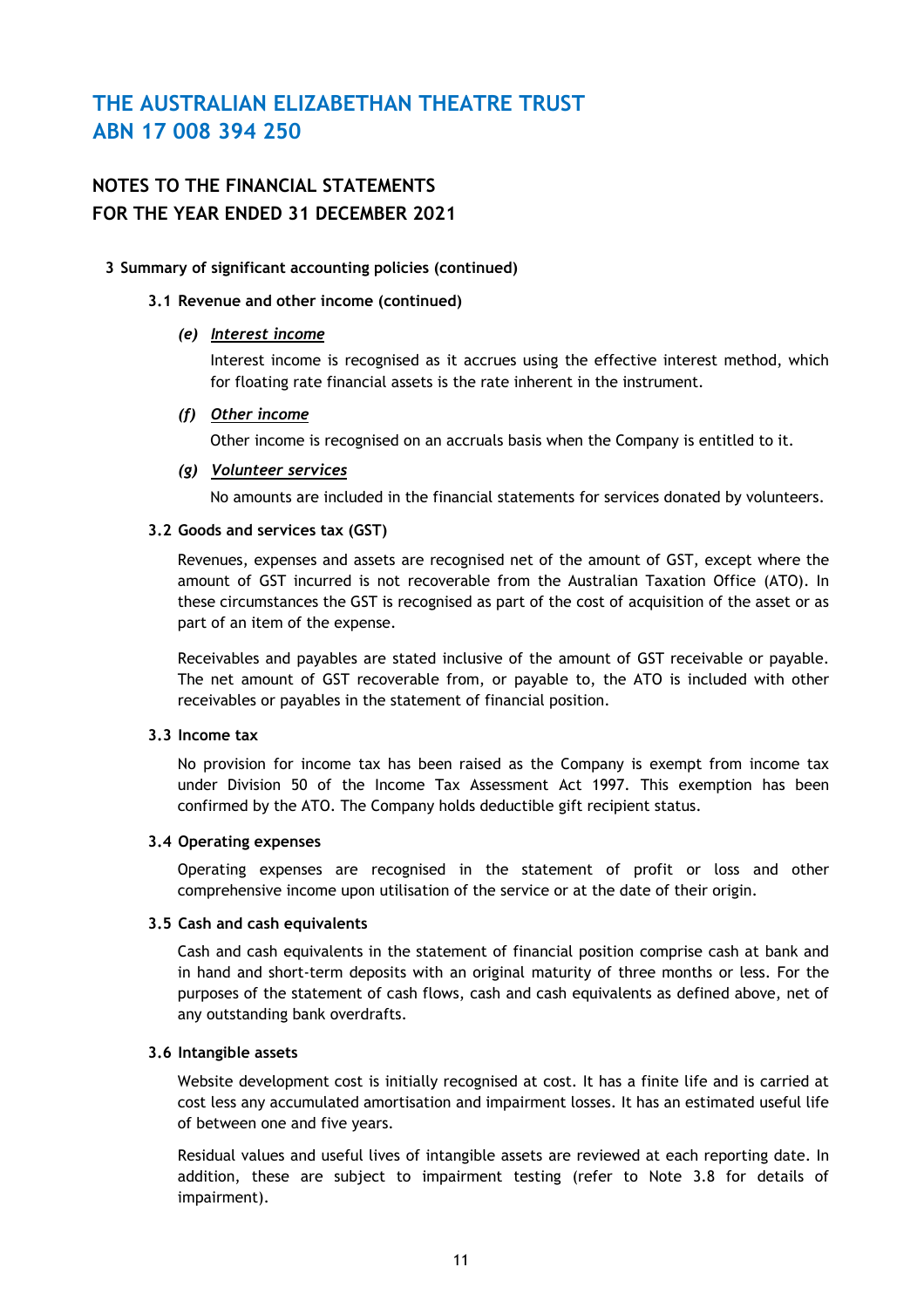### **NOTES TO THE FINANCIAL STATEMENTS FOR THE YEAR ENDED 31 DECEMBER 2021**

#### **3 Summary of significant accounting policies (continued)**

#### **3.7 Property, plant and equipment**

Property, plant and equipment are initially recognised at acquisition cost or fair value of contributions received including any costs directly attributable to bringing the assets to the location and condition necessary for it to be capable of operating in the manner intended by management.

Property, plant and equipment that have been contributed at no cost, or for nominal cost, are valued and recognised at the fair value of the asset at the date it is acquired.

Property, plant and other equipment are subsequently measured using the cost model, cost less subsequent depreciation and impairment losses.

The carrying amount of property, plant and equipment is reviewed annually to ensure it is not in excess of the recoverable amount from these assets. The recoverable amount is assessed on the basis of the expected net cash flows that will be received from the assets' employment and subsequent disposal. The expected net cash flows have been discounted to their present values in determining recoverable amounts.

In the event the carrying amount of property, plant and equipment is greater than the recoverable amount, the carrying amount is written down immediately to the estimated recoverable amount. A formal assessment of recoverable amount is made when impairment indicators are present (refer to Note 3.8 for details of impairment).

Property, plant and equipment (other than land and Grand Piano) are depreciated on a straight-line basis over the assets' useful life to the Company, commencing when the asset is ready to use.

The depreciation rates used for each class of depreciable assets are:

| <b>Class</b>                     | Rate per annum |
|----------------------------------|----------------|
| <b>Buildings</b>                 | 2.5% to 2.6%   |
| Furniture, fixtures and fittings | 15% to 33%     |
| Musical instruments              | 10% to 15%     |

Material residual value estimates and estimates of useful life are updated as required, but at least annually. Gains or losses arising on the disposal of property, plant and equipment are determined as the difference between the disposal proceeds and the carrying amount of the assets and are recognised in statement of profit or loss and other comprehensive income.

#### **3.8 Impairment of assets**

At the end of each reporting period, the Company reviews the carrying amounts of its tangible and intangible assets to determine whether there is any indication that those assets have been impaired.

If such an indication exists, the recoverable amount of the asset, being the higher of the asset's fair amount less costs of disposal and value in use, is compared to the asset's carrying amount. Any excess of the asset's carrying amount over its recoverable amount is recognised immediately in statement of profit or loss and other comprehensive income.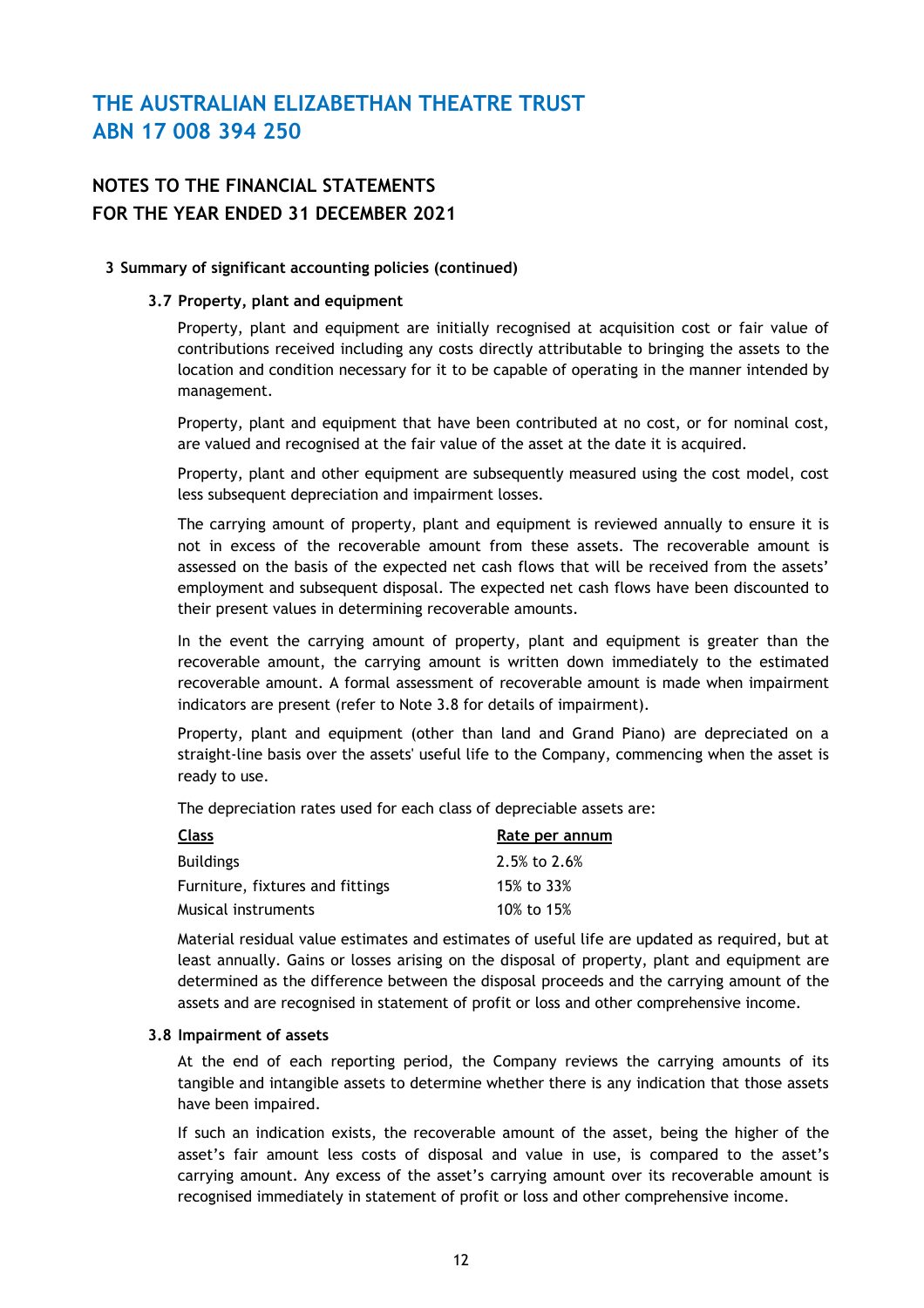### **NOTES TO THE FINANCIAL STATEMENTS FOR THE YEAR ENDED 31 DECEMBER 2021**

#### **3 Summary of significant accounting policies (continued)**

#### **3.8 Impairment of assets (continued)**

Where the future economic benefits of the asset are not primarily dependent upon the asset's ability to generate net cash inflows and when the Company would, if deprived of the asset, replace its remaining future economic benefits, value in use is determined as the depreciated replacement cost of an asset.

Where it is not possible to estimate the recoverable amount of a class of asset, the Company estimates the recoverable amount of the cash-generating unit to which the asset belongs.

Where an impairment loss on a revalued asset is identified, this is debited against the revaluation surplus in respect of the same class of asset to the extent that the impairment loss does not exceed the amount in the revaluation surplus for that same class of asset.

#### **3.9 Leases**

At inception of a contract, the Company assesses whether a lease exists - i.e., does the contract convey the right to control the use of an identified asset for a period of time in exchange for consideration.

This involves an assessment of whether:

- The contract involves the use of an identified asset this may be explicitly or implicitly identified within the agreement. If the supplier has a substantive substitution right then there is no identified asset.
- The Company has the right to obtain substantially all of the economic benefits from the use of the asset throughout the period of use.
- The Company has the right to direct the use of the asset i.e., decision-making rights in relation to changing how and for what purpose the asset is used.

The non-lease components included in the lease agreement have been separated and are recognised as an expense as incurred.

At the lease commencement, the Company recognises a right-of-use asset and associated lease liability for the lease term. The lease term includes extension periods where the Company believes it is reasonably certain that the option will be exercised.

The right-of-use asset is measured using the cost model where cost on initial recognition comprises of the lease liability, initial direct costs, prepaid lease payments, estimated cost of removal and restoration less any lease incentives.

The right-of-use asset is depreciated over the lease term on a straight-line basis and assessed for impairment in accordance with the impairment of assets accounting policy. The estimated life of the right-of-use assets is based on those of property, plant and equipment. The right-of-use asset is subject to the impairment requirements and is assessed for impairment indicators at each reporting date (refer to Note 3.8 for details of impairment).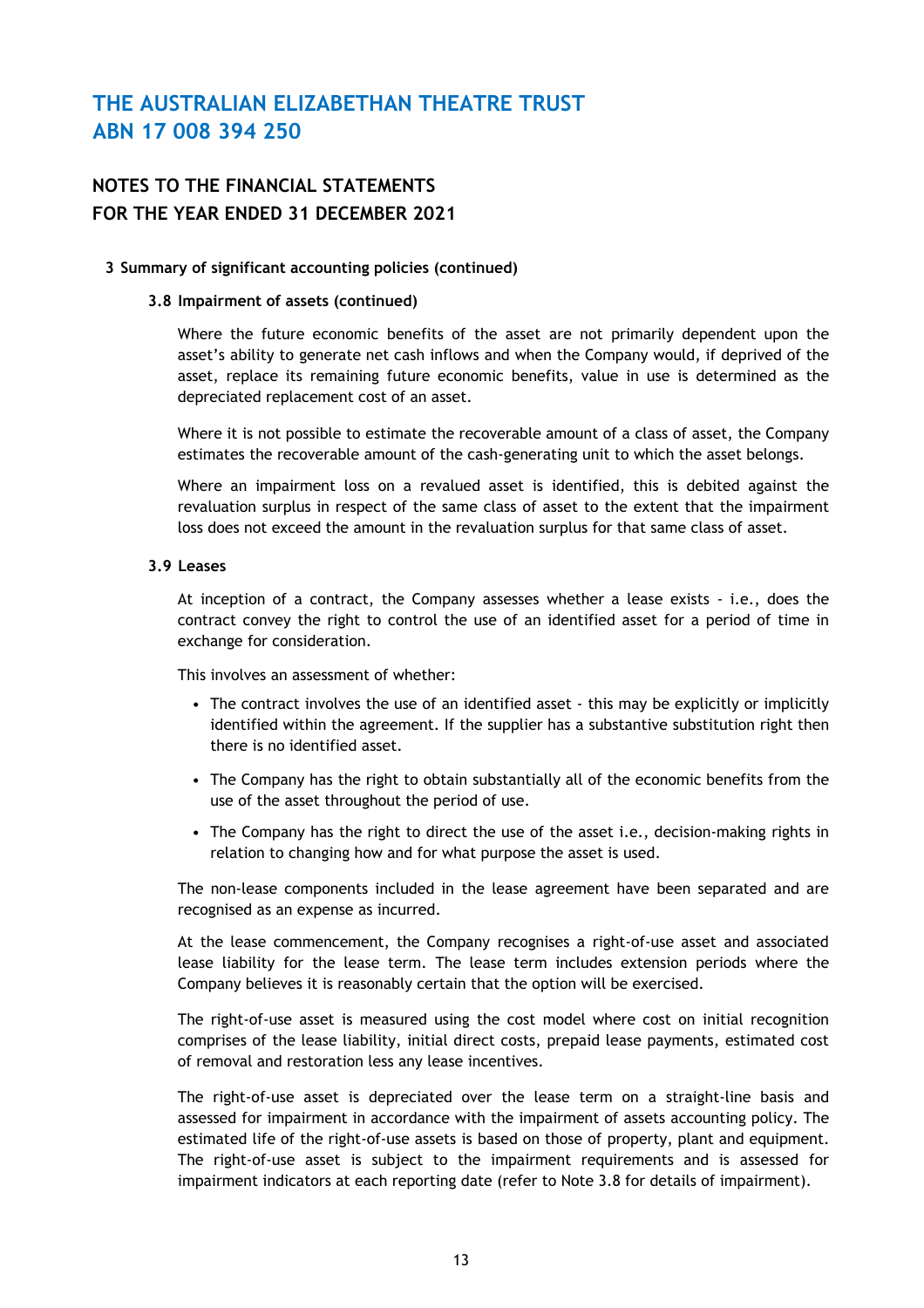### **NOTES TO THE FINANCIAL STATEMENTS FOR THE YEAR ENDED 31 DECEMBER 2021**

#### **3 Summary of significant accounting policies (continued)**

#### **3.9 Leases (continued)**

The lease liability is initially measured at the present value of the remaining lease payments at the commencement of the lease. The discount rate is the rate implicit in the lease, however where this cannot be readily determined then the Company's incremental borrowing rate is used.

Subsequent to initial recognition, the lease liability is measured at amortised cost using the effective interest rate method. The lease liability is remeasured whether there is a lease modification, change in estimate of the lease term or index upon which the lease payments are based (e.g., CPI) or a change in the Company's assessment of lease term.

Where the lease liability is remeasured, the right-of-use asset is adjusted to reflect the remeasurement or is recorded in profit or loss if the carrying amount of the right-of-use asset has been reduced to zero.

#### **3.10 Financial instruments**

Financial instruments are recognised initially on the date that the Company becomes party to the contractual provisions of the instrument.

On initial recognition, all financial instruments are measured at fair value plus transaction costs (except for instruments measured at fair value through profit or loss where transaction costs are expensed as incurred).

#### *Financial assets*

All recognised financial assets are subsequently measured in their entirety at either amortised cost or fair value, depending on the classification of the financial assets.

#### *Classification*

On initial recognition, the Company classifies its financial assets into the following categories:

- amortised cost
- fair value through profit or loss FVTPL
- fair value through other comprehensive income ‑ equity instrument (FVOCI ‑ equity)
- fair value through other comprehensive income debt instrument (FVOCI debt)

Financial assets are not reclassified subsequent to their initial recognition unless the Company changes its business model for managing financial assets.

#### *Amortised cost*

Assets measured at amortised cost are financial assets where:

- the business model is to hold assets to collect contractual cash flows; and
- the contractual terms give rise on specified dates to cash flows are solely payments of principal and interest on the principal amount outstanding.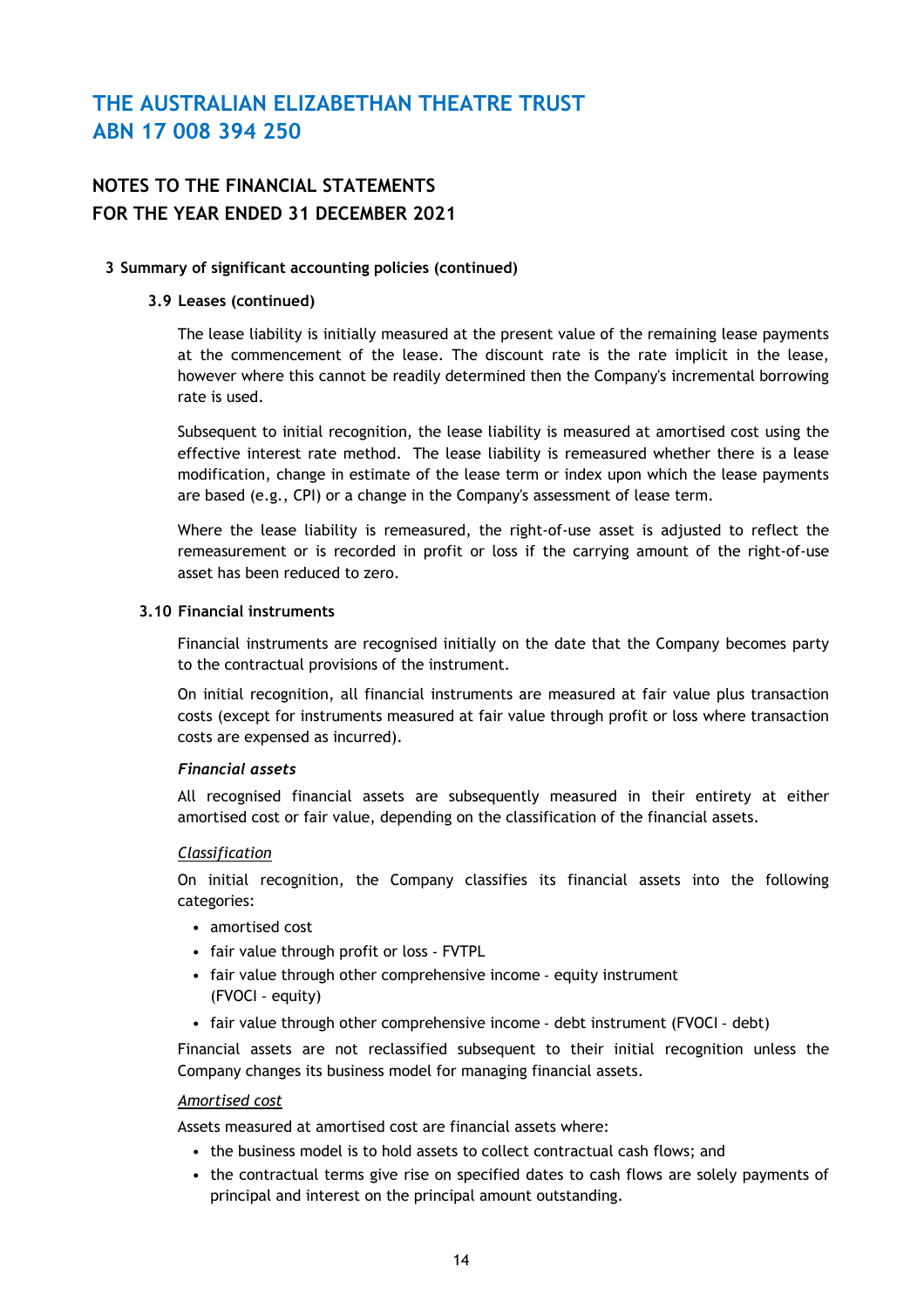### **NOTES TO THE FINANCIAL STATEMENTS FOR THE YEAR ENDED 31 DECEMBER 2021**

#### **3 Summary of significant accounting policies (continued)**

#### **3.10 Financial instruments (continued)**

#### *Financial assets (continued)*

#### *Amortised cost (continued)*

The Company's financial assets measured at amortised cost comprise trade and other receivables and cash and cash equivalents in the statement of financial position.

Subsequent to initial recognition, these assets are carried at amortised cost using the effective interest rate method less provision for impairment.

Interest income and impairment are recognised in the statement of profit or loss and other comprehensive income. Gain or loss on derecognition is recognised in the statement of profit or loss and other comprehensive income.

#### *Fair value through profit or loss* ‑ *FVTPL*

The Company has a number of strategic investments in listed entities over which are they do not have significant influence nor control. These investments in managed funds are carried at fair value with changes in fair value recognised in profit or loss.

Dividend and distributions are recognised as income in profit or loss. Other net gains and losses are recognised in profit or loss.

#### *Impairment of financial assets*

Impairment of financial assets is recognised on an expected credit loss (ECL) basis for financial assets measured at amortised cost.

When determining whether the credit risk of financial assets has increased significantly since initial recognition and when estimating ECL, the Company considers reasonable and supportable information that is relevant and available without undue cost or effort. This includes both quantitative and qualitative information and analysis based on the Company's historical experience and informed credit assessment and including forward looking information.

The Company uses the presumption that an asset which is more than 30 days past due has seen a significant increase in credit risk. The Company uses the presumption that a financial asset is in default when:

- the other party is unlikely to pay its credit obligations to the Company in full, without recourse to the Company to actions such as realising security (if any is held); or
- the financial assets is more than 90 days past due.

Credit losses are measured as the present value of the difference between the cash flows due to the Company in accordance with the contract and the cash flows expected to be received. This is applied using a probability weighted approach.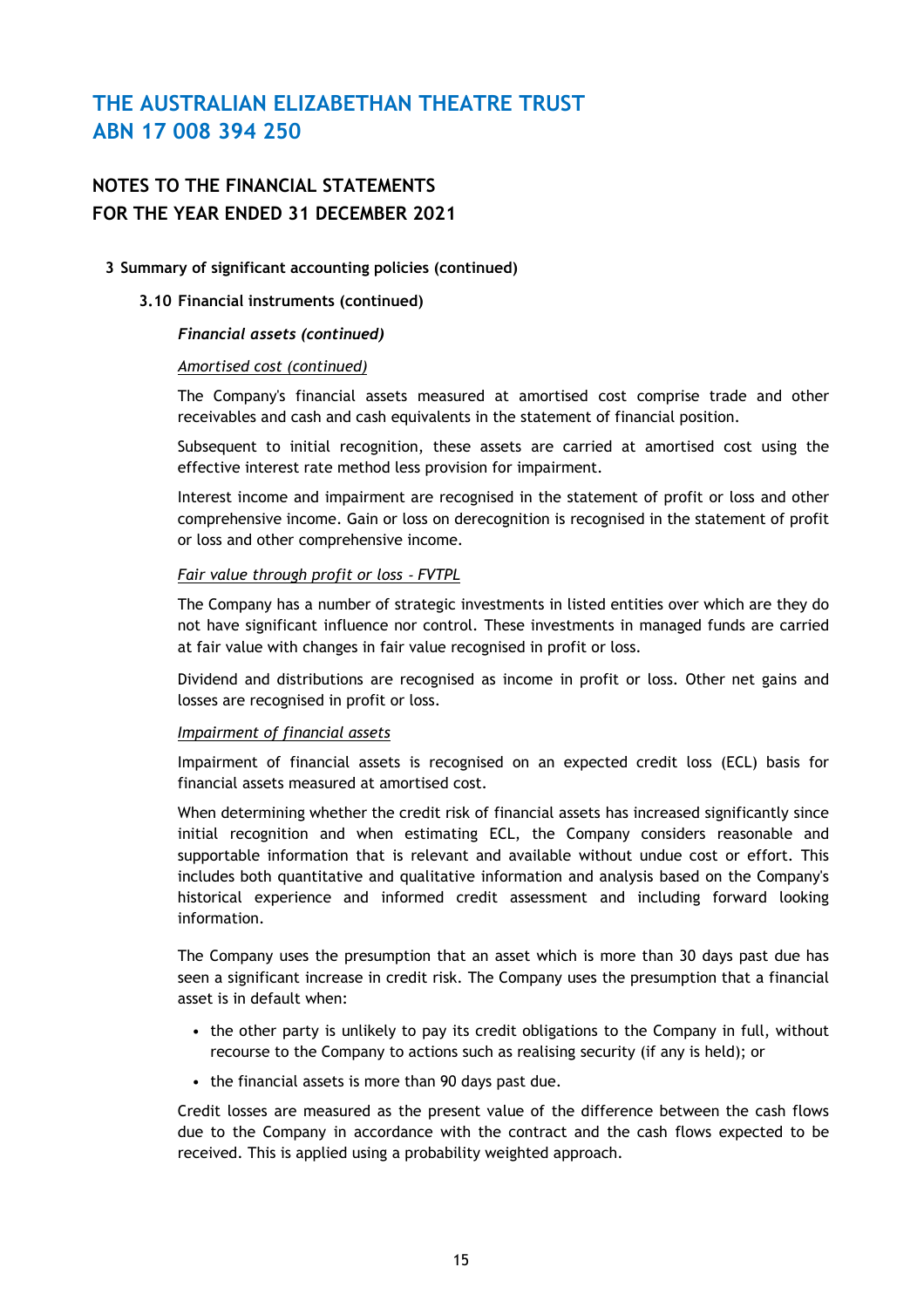### **NOTES TO THE FINANCIAL STATEMENTS FOR THE YEAR ENDED 31 DECEMBER 2021**

#### **3 Summary of significant accounting policies (continued)**

#### **3.10 Financial instruments (continued)**

#### *Financial assets (continued)*

#### *Trade and other receivables*

Impairment of trade receivables have been determined using the simplified approach in AASB 9 which uses an estimation of lifetime expected credit losses. The Company has determined the probability of non payment of the receivable and multiplied this by the amount of the expected loss arising from default.

The amount of the impairment is recorded in a separate allowance account with the loss being recognised in finance expense. Once the receivable is determined to be uncollectable then the gross carrying amount is written off against the associated allowance.

Where the Company renegotiates the terms of trade receivables due from certain customers, the new expected cash flows are discounted at the original effective interest rate and any resulting difference to the carrying value is recognised in the statement of profit or loss and other comprehensive income.

#### *Financial liabilities*

The Company measures all financial liabilities initially at fair value less transaction costs, subsequently financial liabilities are measured at amortised cost using the effective interest rate method. The financial liabilities of the Company comprise trade payables and other payables and other liabilities.

#### *Derecognition of financial instruments*

Financial assets are derecognised when the contractual rights to the cash flows from the financial asset expire, or when the financial asset and all substantial risks and regards are transferred. A financial liability is derecognised when it is extinguished, discharged, cancelled or expires.

#### **3.11 Provisions, contingent liabilities and contingent assets**

Provisions are measured at the estimated expenditure required to settle the present obligation, based on the most reliable evidence available at the reporting date, including the risks and uncertainties associated with the present obligation. Where there are a number of similar obligations, the likelihood that an outflow will be required in settlement is determined by considering the class of obligations as a whole. Provisions are discounted to their present values, where the time value of money is material.

Any reimbursement that the Company can be virtually certain to collect from a third party with respect to the obligation is recognised as a separate asset. However, this asset may not exceed the amount of the related provision. No liability is recognised if an outflow of economic resources as a result of a present obligation is not probable.

Provision is made for the Company's liability for employee benefits arising from services rendered by employees to the end of the reporting period. Employee benefits that are expected to be wholly settled within one year have been measured at the amounts expected to be paid when the liability is settled.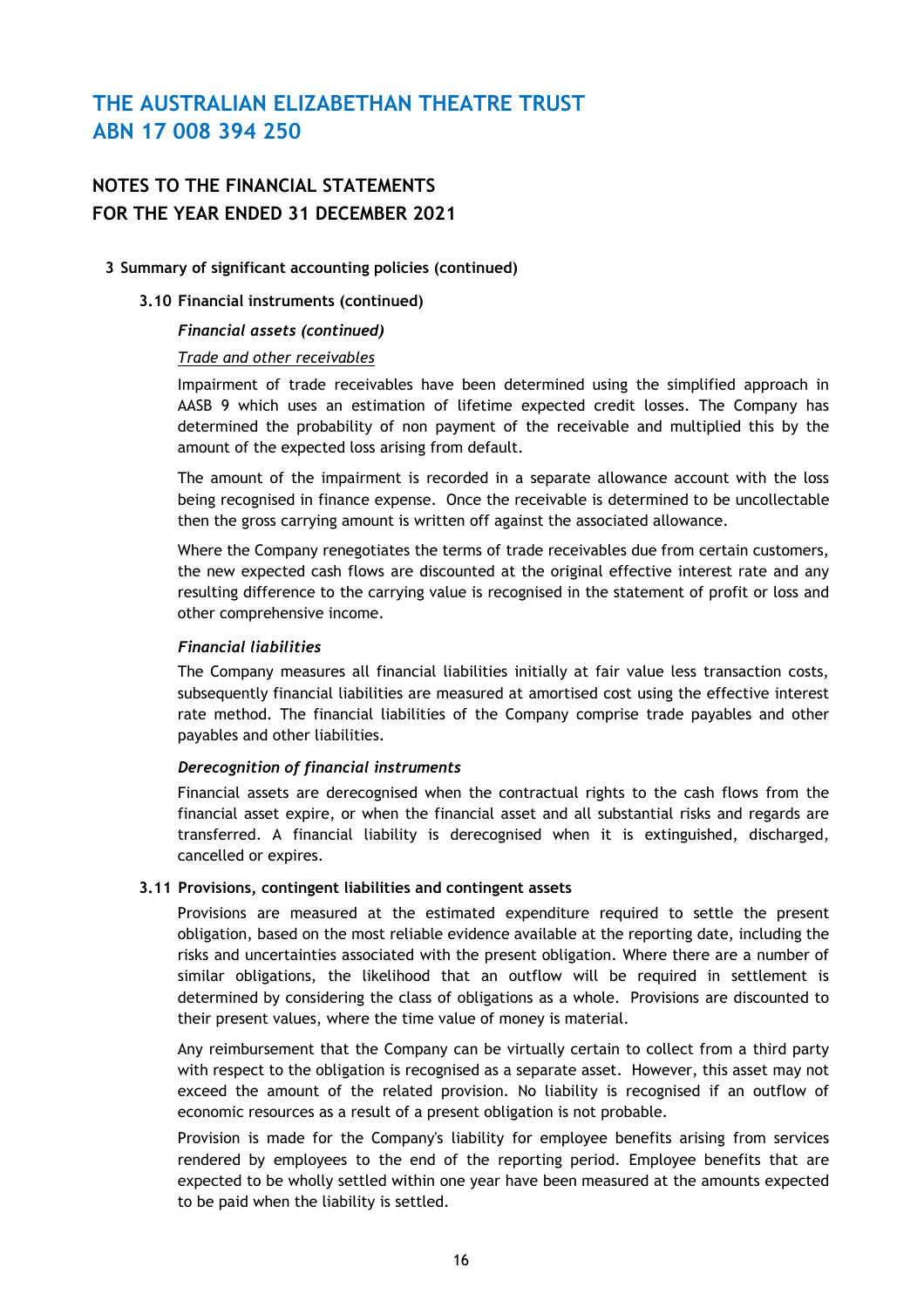### **NOTES TO THE FINANCIAL STATEMENTS FOR THE YEAR ENDED 31 DECEMBER 2021**

#### **3 Summary of significant accounting policies (continued)**

#### **3.12 Other liabilities**

The Company offers scholarships to successful applicants, which are awarded when the Company's offer is accepted by the scholar. The Company brings the cost of the scholarship to account at that time, although the funds may not be disbursed by the Company until after the end of the financial year.

#### **3.13 Fair value of assets and liabilities**

The Company measures some of its assets and liabilities at fair value on either a recurring or non-recurring basis, depending on the requirements of the applicable Accounting Standard.

"Fair value" is the price that the Company would receive to sell an asset or would have to pay to transfer a liability in an orderly (i.e., unforced) transaction between independent, knowledgeable and willing market participants at the measurement date.

As fair value is a market-based measure, the closest equivalent observable market pricing information is used to determine fair value. Adjustments to market values may be made having regard to the characteristics of the specific asset or liability. The fair values of assets and liabilities that are not traded in an active market are determined using one or more valuation techniques. These valuation techniques maximise, to the extent possible, the use of observable market data.

To the extent possible, market information is extracted from the principal market for the asset or liability (i.e., the market with the greatest volume and level of activity for the asset or liability). In the absence of such a market, market information is extracted from the most advantageous market available to the Company at the end of the reporting period (i.e., the market that maximises the receipts from the sale of the asset or minimises the payments made to transfer the liability, after taking into account transaction costs and transport costs).

For non-financial assets, the fair value measurement also takes into account a market participant's ability to use the asset in its highest and best use or to sell it to another market participant that would use the asset in its highest and best use.

The fair value of liabilities and the Company's own equity instruments (if any) may be valued, where there is no observable market price in relation to the transfer of such financial instrument, by reference to observable market information where such instruments are held as assets. Where this information is not available, other valuation techniques are adopted and, where significant, are detailed in the respective note to the financial statements.

#### **3.14 Comparative figures**

When required by Accounting Standards, comparative figures have been adjusted to conform to changes in presentation for the current financial year.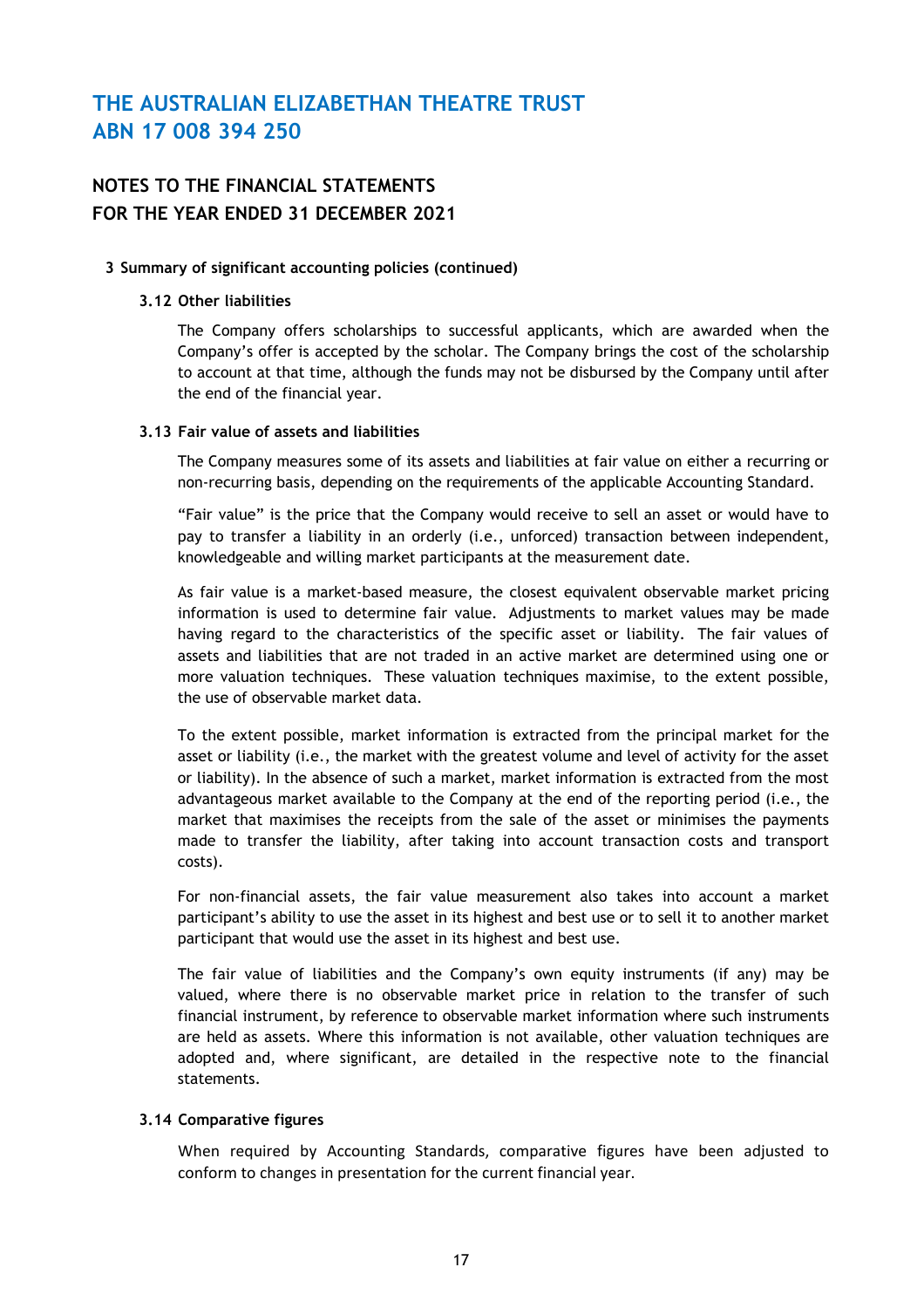### **NOTES TO THE FINANCIAL STATEMENTS FOR THE YEAR ENDED 31 DECEMBER 2021**

#### **4 Significant accounting estimates and judgments**

Those charged with governance make estimates and judgements during the preparation of these financial statements regarding assumptions about current and future events affecting transactions and balances.

These estimates and judgements are based on the best information available at the time of preparing the financial statements, however as additional information is known then the actual results may differ from the estimates.

The significant accounting estimates and judgements made have been described below:

#### **4.1 Significant accounting estimates**

#### *Impairment of financial assets*

The Company maintains a portfolio of securities with a carrying amount of \$7,721,263 at the end of the reporting period. No individual investments have declined in value recently. The Directors believe no impairment was required. Should share values decline to a level which is in excess of 30% below cost or should prices remain at levels below cost for a period in excess of 12 months, the Directors have determined that such investments will be considered impaired in the future.

#### **4.2 Significant accounting judgements**

#### *Revenue and other income*

For many of the donation and other income agreements received, the determination of whether the contract includes sufficiently specific performance obligations was a significant judgement involving discussions with a number of parties at the Company, review of the documents and consideration of the terms and conditions.

Revenue and other income received by the Company have been accounted for under both AASB 15 and AASB 1058 depending on the terms and conditions and decisions made.

If this determination was changed then the revenue recognition pattern would be different from that recognised in these financial statements.

|                                                    | 2021<br>S | 2020    |
|----------------------------------------------------|-----------|---------|
| 5 Revenue                                          |           |         |
| Income from investments (dividend / distributions) | 416,469   | 300,229 |
| <b>Donations</b>                                   | 20,515    | 30,170  |
|                                                    | 436,984   | 330,399 |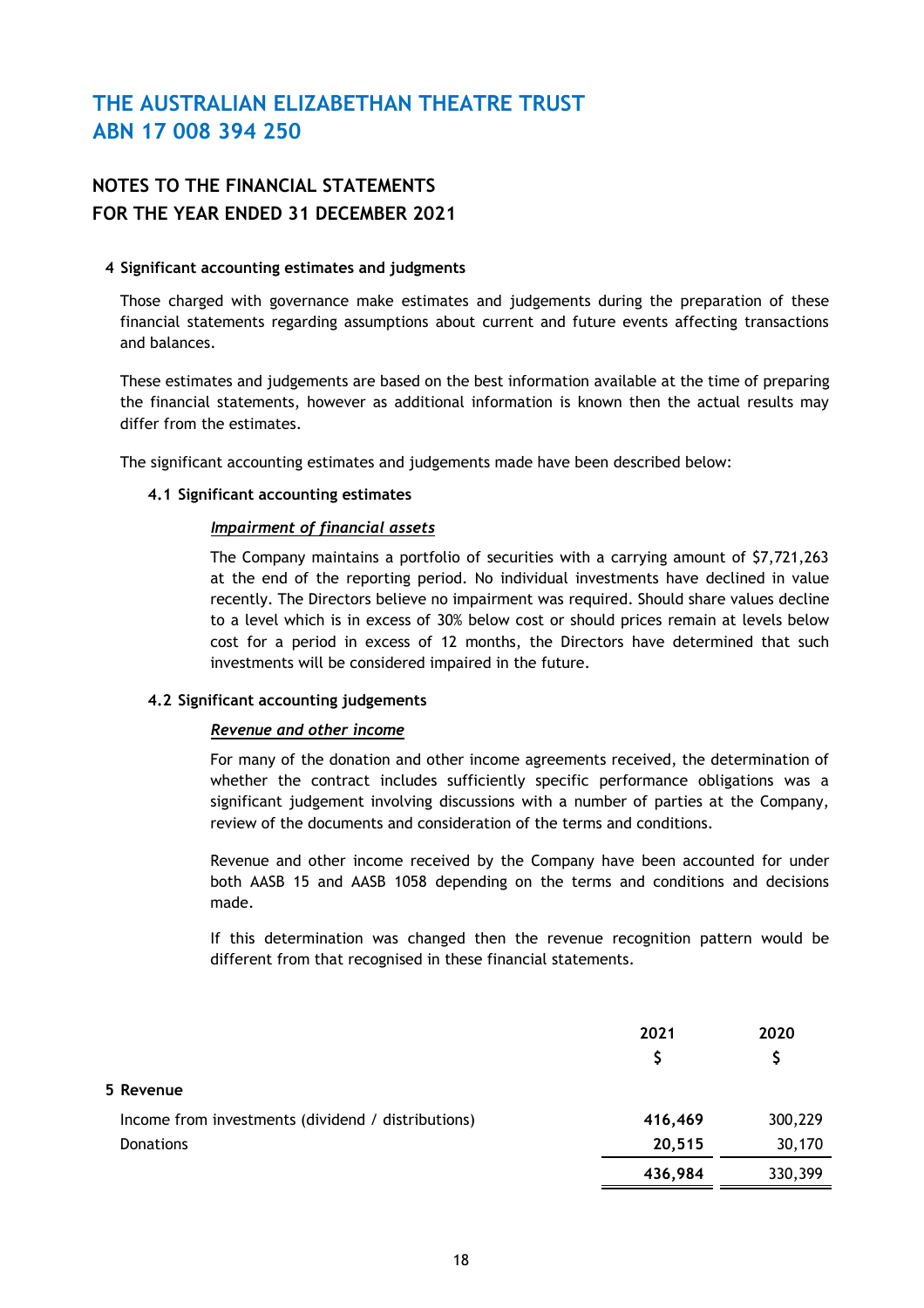### **NOTES TO THE FINANCIAL STATEMENTS FOR THE YEAR ENDED 31 DECEMBER 2021**

|                                               | 2021    | 2020    |
|-----------------------------------------------|---------|---------|
| <b>Note</b>                                   | \$      | \$      |
| 6 Other operating expenses                    |         |         |
| Grants and scholarships                       | 28,280  | 32,000  |
| 17.1<br>Key management personnel remuneration | 98,500  | 95,773  |
| History project cost                          | 18,233  |         |
| Strata levies                                 | 14,966  | 18,708  |
| Audit fees                                    | 10,200  | 8,400   |
| Accountancy fees                              | 13,964  | 15,127  |
| Website and domain maintenance expenses       | 2,585   | 1,697   |
| Casual staff and agencies fees                | 1,670   | 1,877   |
| <b>Donations</b>                              | 5,000   |         |
| Insurance                                     | 9,594   | 5,973   |
| Printing and stationery                       | 9,372   | 4,655   |
| Rates                                         | 4,239   | 4,098   |
| Storage costs                                 | 3,737   | 5,327   |
| Electricity, telephone and internet           | 7,055   | 8,010   |
| Repair and maintenance                        | 6,331   | 3,431   |
| Concert attendance cost                       | 2,911   | 70      |
| Security services                             | 780     | 1,147   |
| Postage and courier cost                      | 758     | 682     |
| <b>Travel</b>                                 | 543     | 420     |
| Miscellaneous                                 | 3,837   | 2,982   |
|                                               | 242,555 | 210,377 |
| 7 Cash and cash equivalents                   |         |         |
| Cash on hand                                  | 73      | 73      |
| Cash at bank                                  | 377,287 | 376,184 |
|                                               | 377,360 | 376,257 |
| 8 Trade and other receivables                 |         |         |
| Current                                       |         |         |
| Trade receivables                             | 76,990  | 22,814  |
| Franking credit receivable                    | 18,277  | 24,099  |
| Advance to a supplier                         |         | 7,000   |
| <b>GST</b> receivable                         | 4,343   | 4,287   |
| Other receivable                              | 16,746  | 832     |
|                                               | 116,356 | 59,032  |

Trade receivable consists of accrued distribution from investments. The amount has been subsequently recovered in full. No impairment required under ECL model.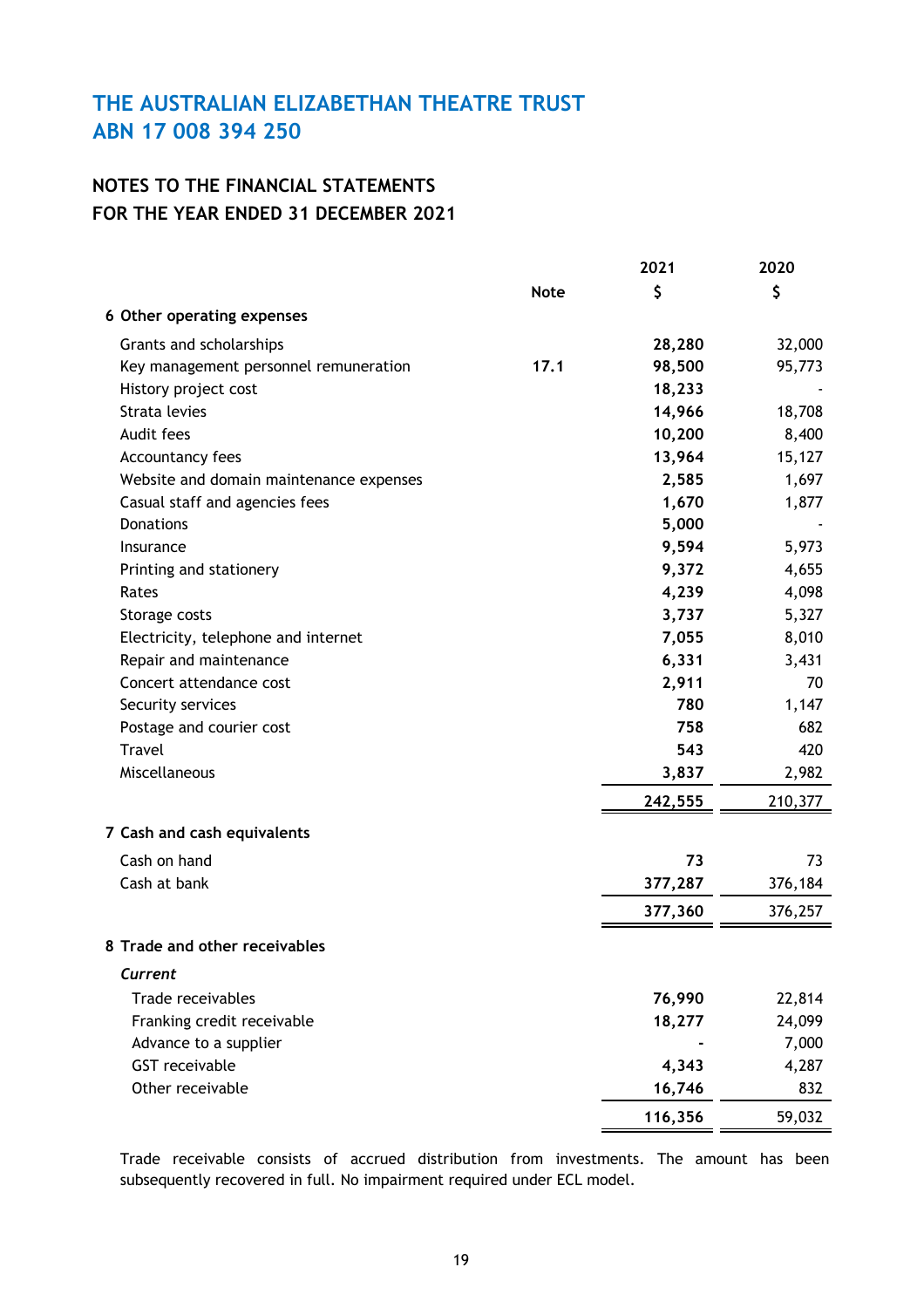## **NOTES TO THE FINANCIAL STATEMENTS FOR THE YEAR ENDED 31 DECEMBER 2021**

|                                                    |             | 2021      | 2020       |
|----------------------------------------------------|-------------|-----------|------------|
|                                                    | <b>Note</b> | \$        | \$         |
| 9 Financial assets                                 |             |           |            |
| Current                                            |             |           |            |
| At amortised cost                                  |             |           |            |
| Short-term depoists                                |             | 80,000    | 80,000     |
| Non-current                                        |             |           |            |
| At fair value through profit or loss (FVTPL)       |             |           |            |
| Investments in managed funds                       |             |           |            |
| Investment in income securities                    | 9.1         |           | 48,345     |
| Investment in diversified investment companies     | 9.2         | 7,721,263 | 6,843,355  |
|                                                    |             | 7,721,263 | 6,891,700  |
| 9.1 Investment in income securities                |             |           |            |
| Balance beginning of the year                      |             | 48,345    | 45,264     |
| Disposal                                           |             | (48, 345) |            |
| Fair value adjustment                              |             |           | 3,081      |
|                                                    |             |           | 48,345     |
| 9.2 Investment in diversified investment companies |             |           |            |
| Balance beginning of the year                      |             | 6,843,355 | 7,105,618  |
| Additions                                          |             | 151,673   | 1,566      |
| Fair value adjustment                              |             | 726,235   | (263, 829) |
|                                                    |             | 7,721,263 | 6,843,355  |

### **10 Property, plant and equipment**

|                     |           | Furniture,  |                |           |           |
|---------------------|-----------|-------------|----------------|-----------|-----------|
|                     | Land and  | fixture and | <b>Musical</b> | Total     | Total     |
|                     | building  | fittings    | instruments    | 2021      | 2020      |
|                     |           | Ş           |                | \$        |           |
| Cost                |           |             |                |           |           |
| Opening             | 1,034,907 | 77,242      | 194,495        | 1,306,644 | 1,301,191 |
| Additions           |           | 1,664       |                | 1,664     | 5,453     |
|                     | 1,034,907 | 78,906      | 194,495        | 1,308,308 | 1,306,644 |
| Accumulated         |           |             |                |           |           |
| depreciation and    |           |             |                |           |           |
| <i>impairment</i>   |           |             |                |           |           |
| Opening             | 53,041    | 61,723      | 29,495         | 144,259   | 129,724   |
| Charge for the year | 8,560     | 5,284       |                | 13,844    | 14,535    |
|                     | 61,601    | 67,007      | 29,495         | 158,103   | 144,259   |
| Net carrying value  | 973,306   | 11,899      | 165,000        | 1,150,205 | 1,162,385 |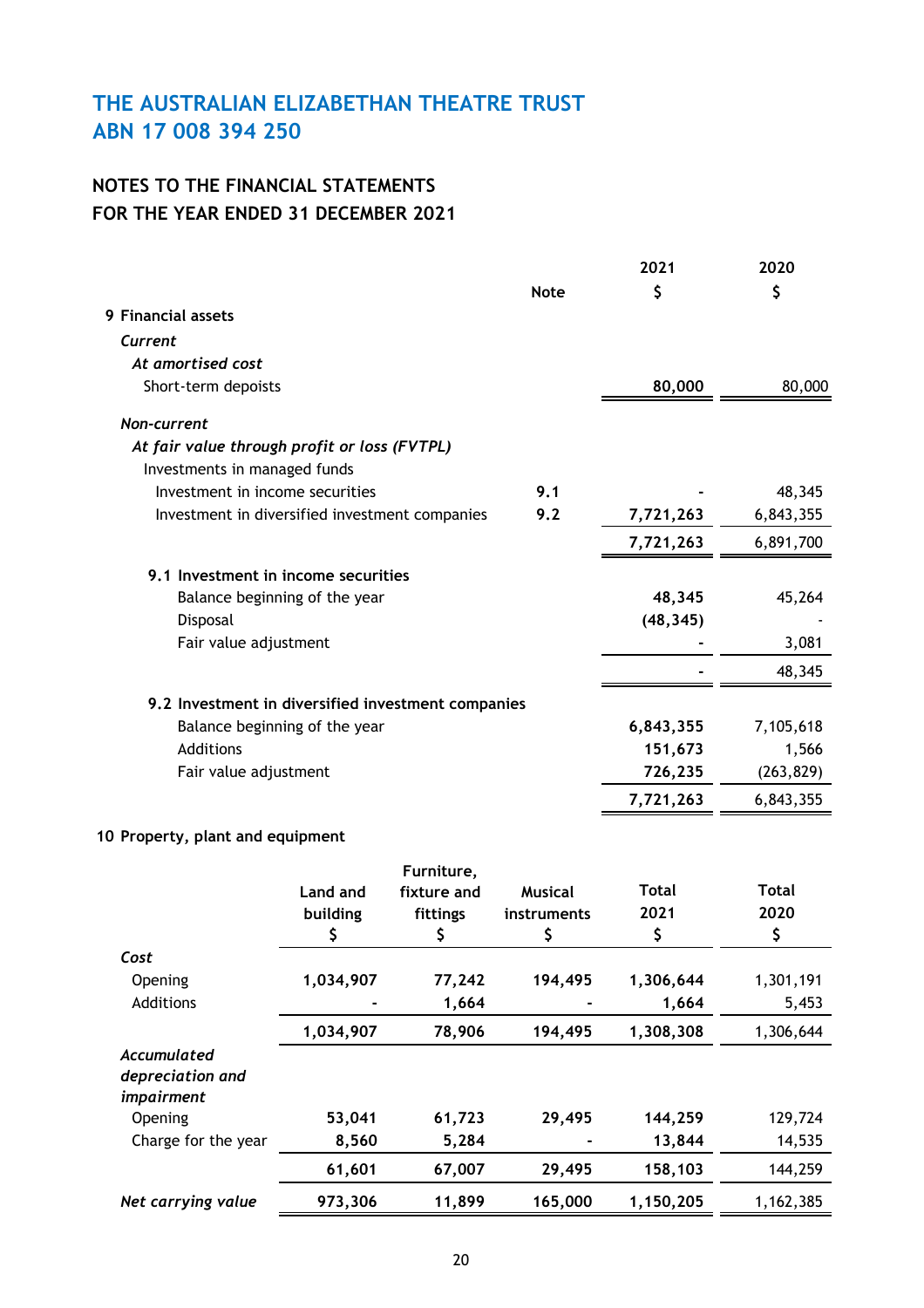### **NOTES TO THE FINANCIAL STATEMENTS FOR THE YEAR ENDED 31 DECEMBER 2021**

#### **10 Property, plant and equipment (continued)**

Musical instruments include a Grand Piano valued at \$165,000 (at cost price). The Directors ascertain this piano to be an appreciating asset. The piano is not depreciated. The Directors obtained replacement cost of the Piano which is valued at an amount higher than the recorded cost.

|                                             |             | 2021    | 2020    |
|---------------------------------------------|-------------|---------|---------|
|                                             | <b>Note</b> | \$      | \$      |
| 11 Intangible assets                        |             |         |         |
| Website development cost                    |             |         |         |
| Cost                                        |             |         |         |
| Opening                                     |             | 10,233  | 10,233  |
| Additions                                   |             |         |         |
|                                             |             | 10,233  | 10,233  |
| Accumulated amortisation and impairment     |             |         |         |
| Opening                                     |             | 6,818   | 4,772   |
| Charge for the year                         |             | 2,047   | 2,046   |
|                                             |             | 8,865   | 6,818   |
| Net carrying value                          |             | 1,368   | 3,415   |
| 12 Trade and other payables                 |             |         |         |
| Current                                     |             |         |         |
| Trade payables                              |             | 3,984   | 3,984   |
| Sundry payables and accrued expenses        |             | 10,548  | 10,088  |
|                                             |             | 14,532  | 14,072  |
| 13 Other liabilities                        |             |         |         |
| Current                                     |             |         |         |
| Grant payable                               |             | 38,000  | 58,000  |
| Accrued scholarships                        |             | 10,000  | 22,500  |
| Liabilities directly associated with assets | 13.1        | 280,000 | 280,000 |
|                                             |             | 328,000 | 360,500 |
| Non-current                                 |             |         |         |
| Accrued scholarships                        |             | 18,000  | 18,000  |
|                                             |             | 18,000  | 18,000  |
|                                             |             | 346,000 | 378,500 |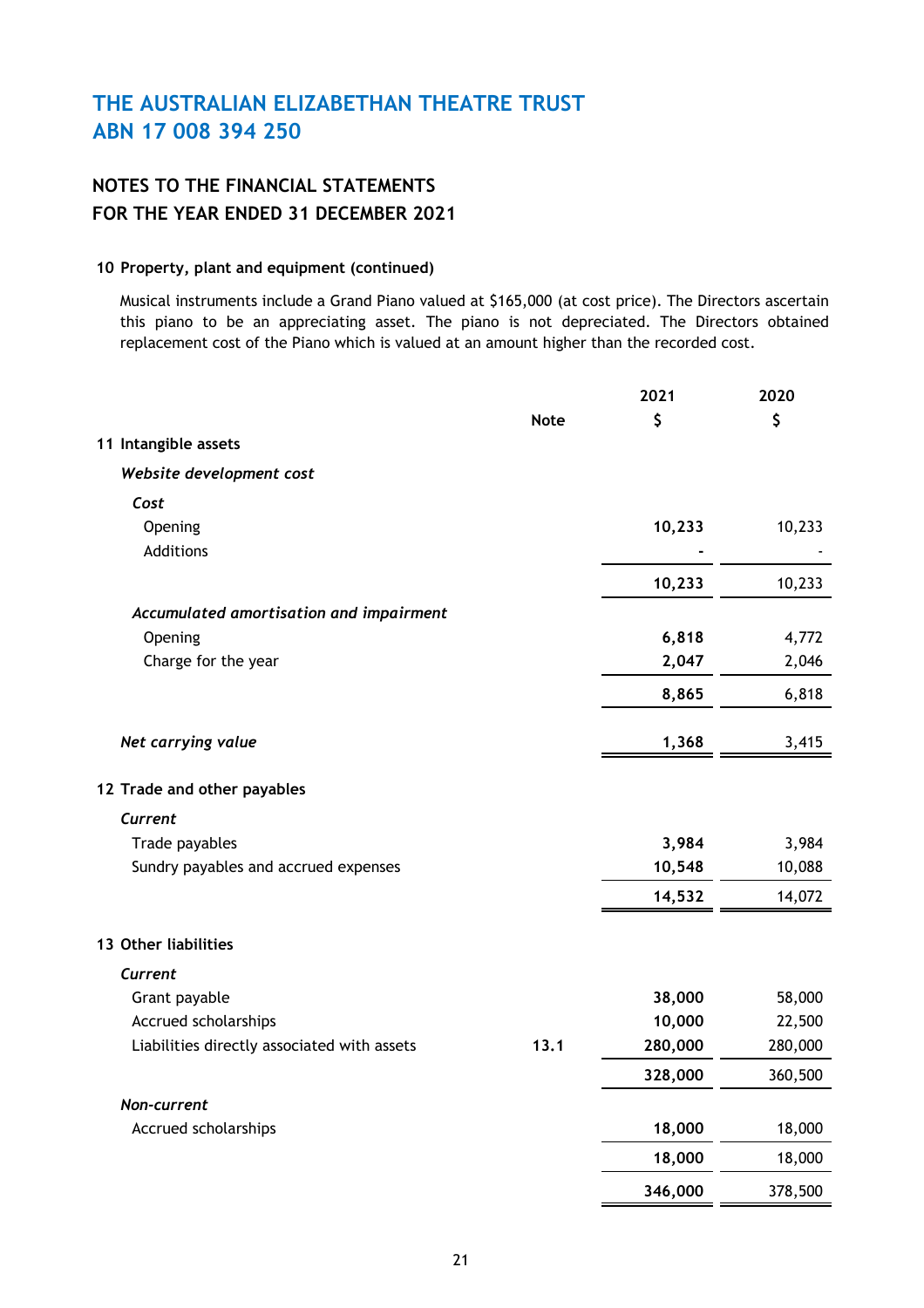### **NOTES TO THE FINANCIAL STATEMENTS FOR THE YEAR ENDED 31 DECEMBER 2021**

|                                                  | 2021    | 2020    |
|--------------------------------------------------|---------|---------|
|                                                  | \$      | \$      |
| 13 Other liabilities (continued)                 |         |         |
| 13.1 Liabilities directly associated with assets |         |         |
| Special purpose funds:                           |         |         |
| Armstrong-Martin scholarship                     | 80,000  | 80,000  |
| Chalwin fund                                     | 200,000 | 200,000 |
|                                                  | 280,000 | 280,000 |
| Held as follows:                                 |         |         |
| Managed funds                                    | 200,000 | 200,000 |
| Cash and cash equivalents                        | 80,000  | 80,000  |
|                                                  | 280,000 | 280,000 |

#### **14 Financial risk management**

The Company's financial instruments consist mainly of deposits with banks, trade and other receivables, financial assets, trade and other payables and other liabilities.

The carrying amounts for each category of financial instruments, measured in accordance with AASB 9:Financial Instruments as detailed in the accounting policies to these financial report are as follows:

|                                              |             | 2021      | 2020      |
|----------------------------------------------|-------------|-----------|-----------|
|                                              | <b>Note</b> | \$        | \$        |
| <b>Financial assets</b>                      |             |           |           |
| At amortised cost                            |             |           |           |
| Cash and cash equivalents                    | 7           | 377,360   | 376,257   |
| Trade and other receivables                  | 8           | 116,356   | 59,032    |
| Financial assets                             | 9           | 80,000    | 80,000    |
| At fair value through profit or loss (FVTPL) |             |           |           |
| Financial assets                             | 9           | 7,721,263 | 6,891,700 |
|                                              |             | 8,294,979 | 7,406,989 |
| <b>Financial liabilities</b>                 |             |           |           |
| At amortised cost                            |             |           |           |
| Trade and other payables                     | 12          | 14,532    | 14,072    |
| Other liabilities                            | 13          | 346,000   | 378,500   |
|                                              |             | 360,532   | 392,572   |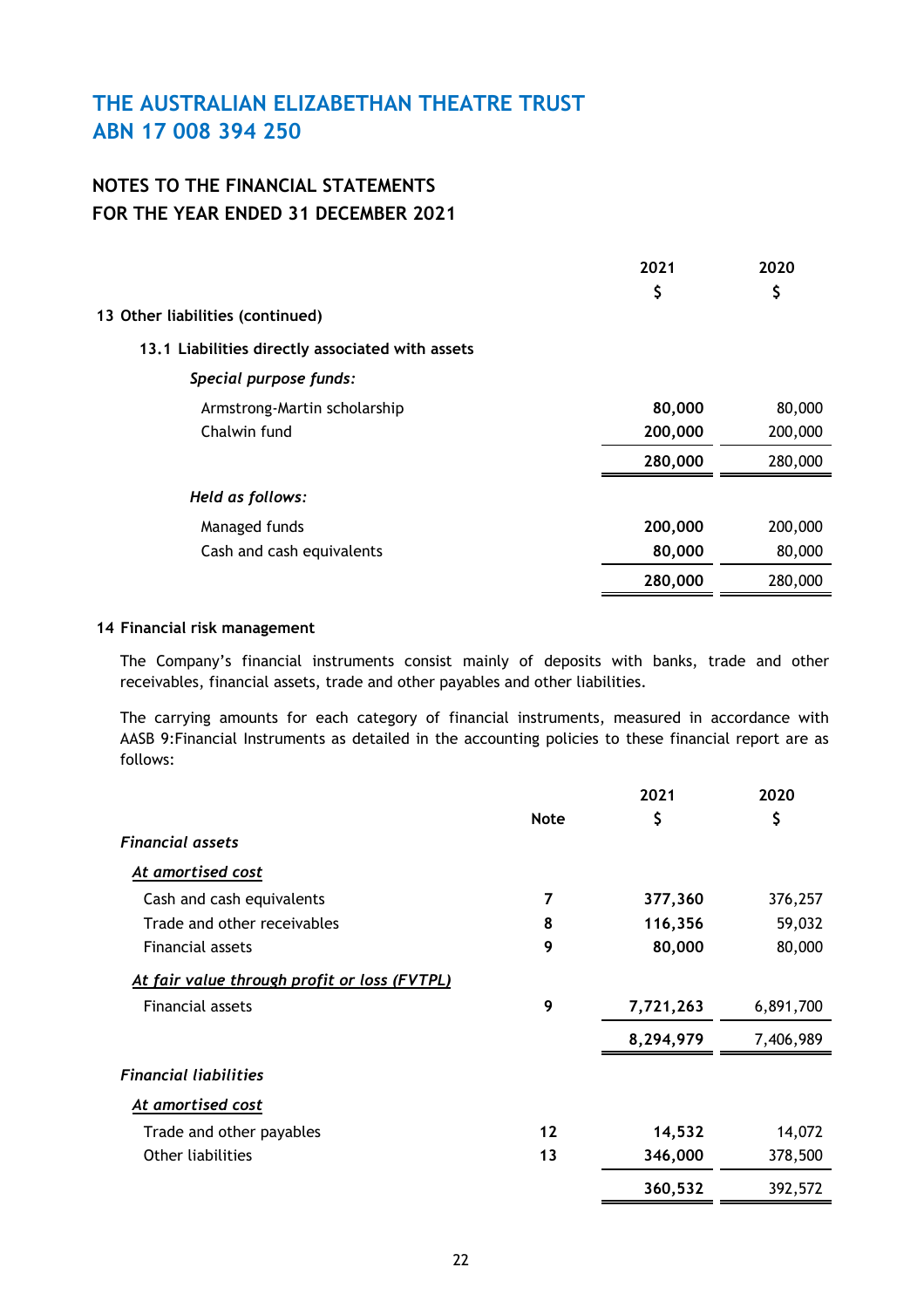### **NOTES TO THE FINANCIAL STATEMENTS FOR THE YEAR ENDED 31 DECEMBER 2021**

#### **15 Fair value measurement**

The Company has the following assets, as set out in the table below, that are measured at fair value on a recurring basis after their initial recognition. The Company does not subsequently measure any liabilities at fair value on a recurring basis and has no assets or liabilities that are measured at fair value on a non-recurring basis.

|                                                                  | <b>Note</b> | 2021      | 2020      |
|------------------------------------------------------------------|-------------|-----------|-----------|
|                                                                  |             |           |           |
| Financial assets<br>At fair value through profit or loss (FVTPL) |             |           |           |
| Units in managed investment funds                                | Q           | 7,721,263 | 6,891,700 |

For investments in managed funds, the fair values have been determined based on closing quoted bid prices at the end of the reporting period.

#### **16 Cash flow statement information**

#### *Reconciliation of cash*

Cash at the end of financial year as shown in the Cash Flow Statement is reconciled to the related items in the Statement of Financial Position as follows:

|                                                                                                        |             | 2021       | 2020       |
|--------------------------------------------------------------------------------------------------------|-------------|------------|------------|
|                                                                                                        | <b>Note</b> | \$         | \$         |
| Cash and cash equivalents                                                                              | 7           | 377,360    | 376,257    |
| Reconciliation of net cash provided by operating<br>activities to surplus / (deficit) after income tax |             |            |            |
| Surplus / (deficit) after income tax                                                                   |             | 905,803    | (156, 219) |
| Non-cash flows in surplus after income tax                                                             |             |            |            |
| Depreciation and amortization expense                                                                  |             | 15,891     | 16,581     |
| Gain on sale of financial assets                                                                       |             | (856)      |            |
| Fair value adjustment of financial assets                                                              |             | (726, 235) | 260,748    |
| Changes in assets and liabilities                                                                      |             |            |            |
| Increase in trade and other receivables                                                                |             | (57, 324)  | (23, 794)  |
| Decrease in other assets                                                                               |             |            | 7,978      |
| Increase / (decrease) in trade and other payables                                                      |             | 460        | (2,809)    |
| Decrease in other liabilities                                                                          |             | (32, 500)  | (47, 965)  |
| Net cash provided by operating activities                                                              |             | 105,239    | 54,520     |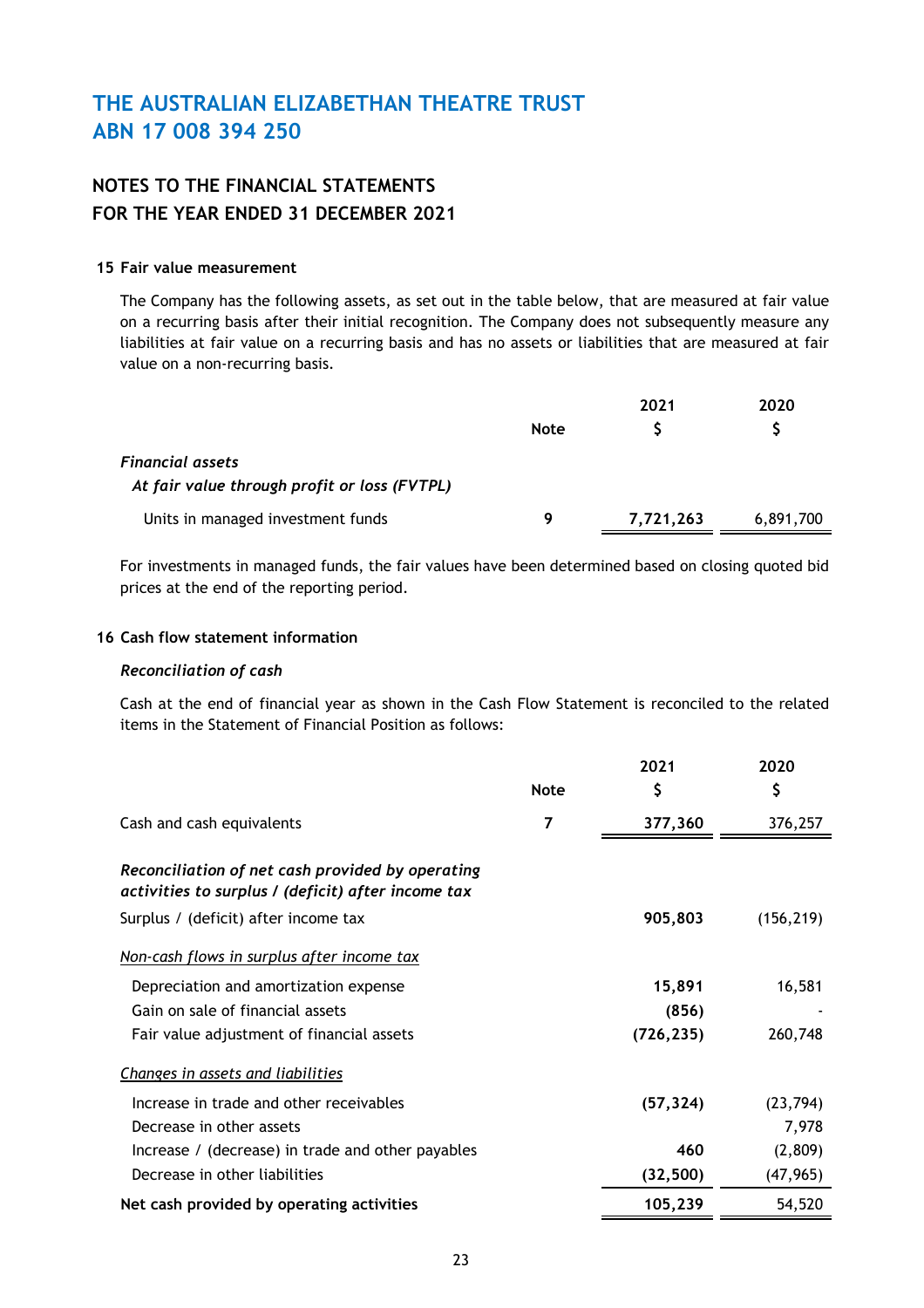### **NOTES TO THE FINANCIAL STATEMENTS FOR THE YEAR ENDED 31 DECEMBER 2021**

#### **17 Related party transactions**

The Company's related parties' transactions include transactions as described below:

#### **17.1 Key management personnel remuneration:**

Any person(s) having authority and responsibility for planning, directing and controlling the activities of the Company, directly or indirectly, including any director (whether executive or otherwise) of the Company is considered key management personnel.

|             | 2021   | 2020   |
|-------------|--------|--------|
| <b>Note</b> |        |        |
| O           | 98,500 | 95,773 |
|             |        |        |

#### **17.2 Related parties**

The Directors of the Company were the only related parties. During the year there were no financial transactions with related parties.

#### **17.3 Directors' remuneration**

The Directors of the Company have received no benefits during the financial year for the performance of their duties as directors.

#### **18 Members guarantee**

The Company is incorporated under the Corporations Act 2001 and is a public company limited by guarantee. If the Company is wound up, the constitution states that each member is required to contribute a maximum of \$2.00 each towards meeting any out standings and obligations of the Company.

As at 31 December 2021 the number of members are 330 (2020: 341) and the total amount that members of the Company are liable to contribute if the Company is wound up is \$660 (2020: \$682).

#### **19 Capital commitments**

There are no capital commitments as at reporting date (2020: None).

#### **20 Contingent liabilities**

There are no significant contingent liabilities as at reporting date (2020: None).

#### **21 Subsequent events**

There have been no matters or circumstances which have arisen since the end of the financial year which may significantly affect the operations of the organisation, the results of those operations or the state of affairs of the organisation in subsequent years.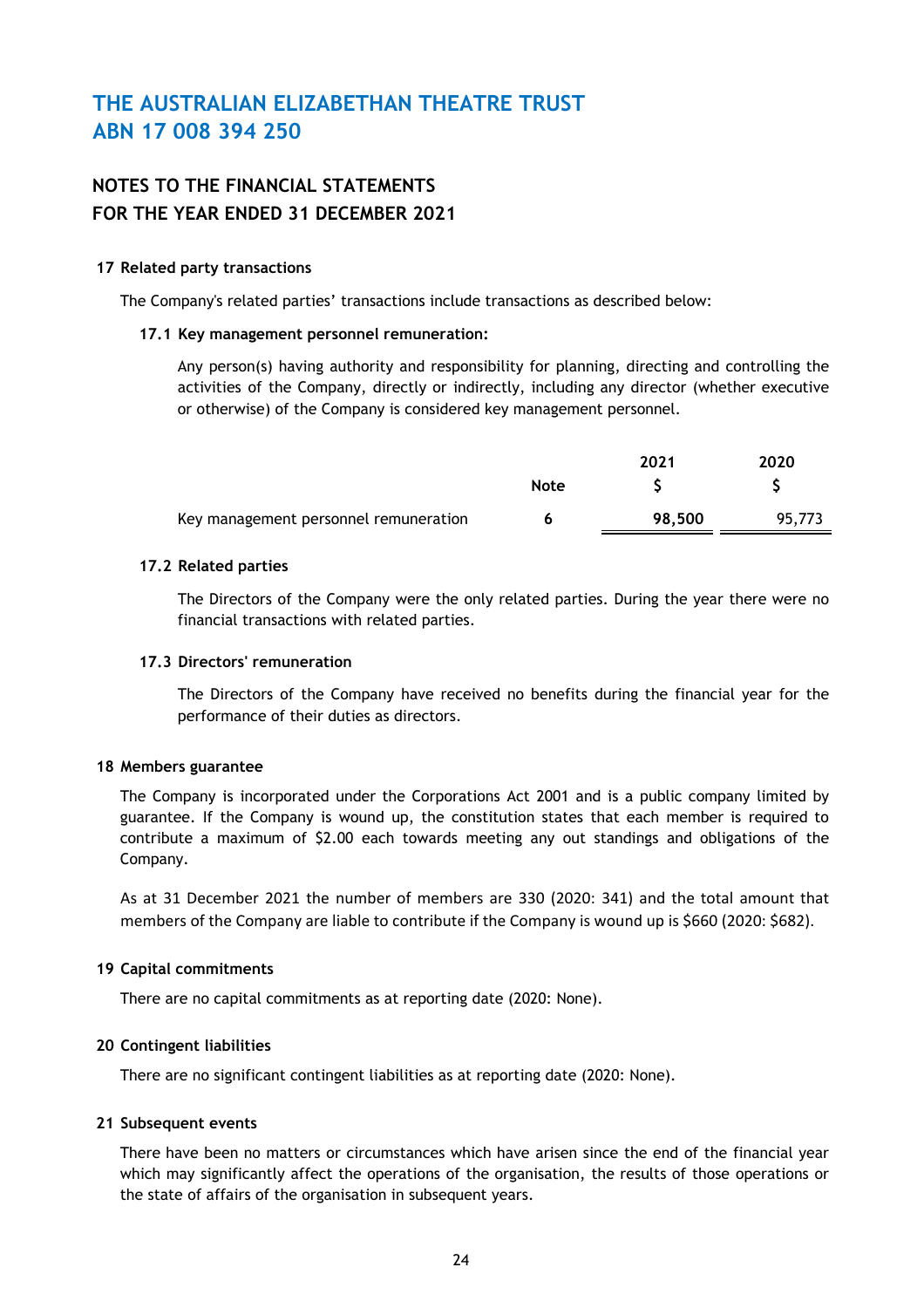### **RESPONSIBLE PERSONS' DECLARATION**

The responsible persons declare that in the responsible persons' opinion:

- (a) there are reasonable grounds to believe that the registered entity is able to pay all of its debts, as and when they become due and payable; and
- (b) the financial statements and notes satisfy the requirements of *the Australian Charities and Not-forprofits Commission Act 2012* .

Signed in accordance with subsection 60.15(2) of *the Australian Charities and Not-for-profits Commission Regulations 2013* .

med

**The Honorable Lloyd D.S. Waddy James R G Bell** *Director Director*

Dated: 14 April 2022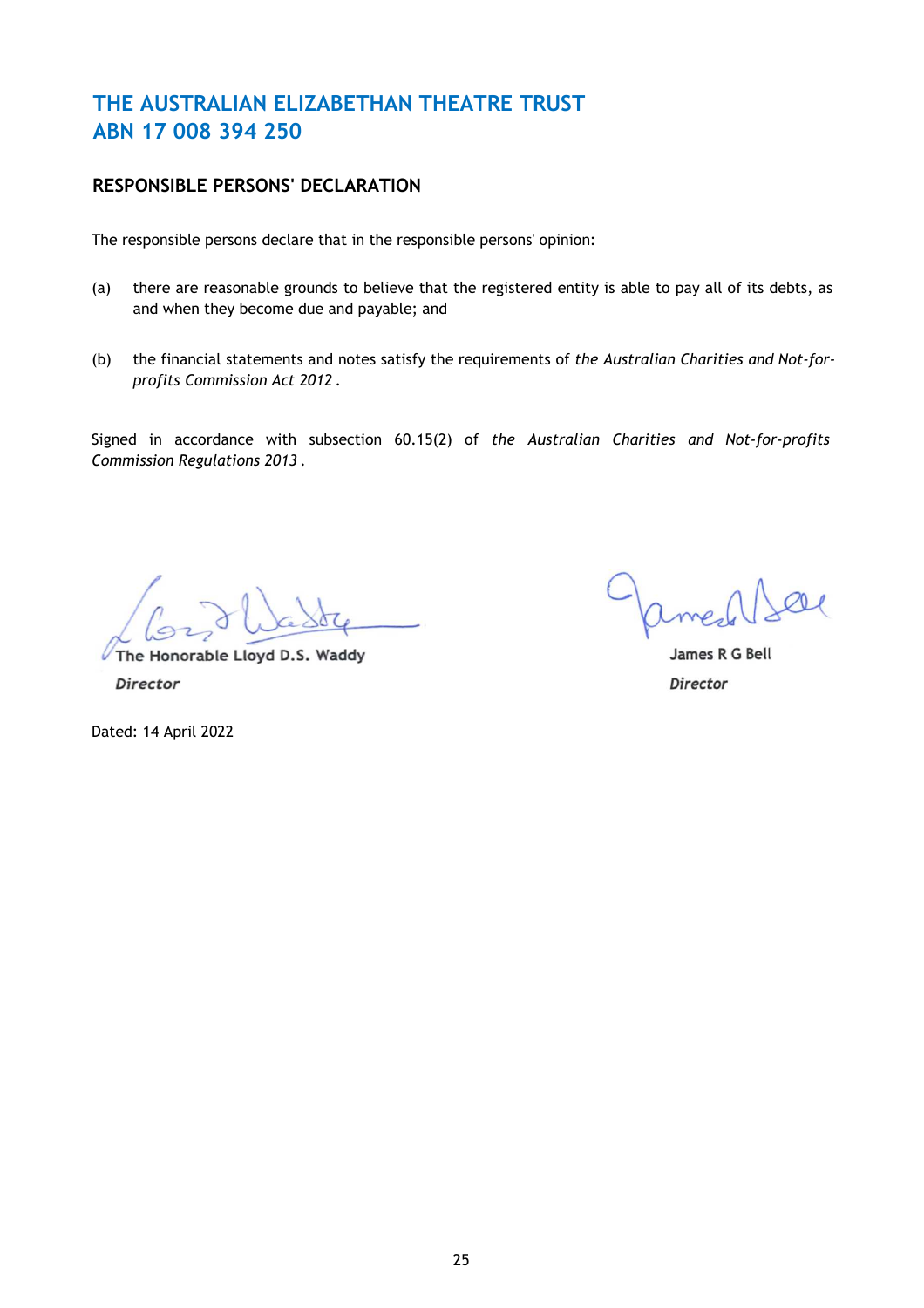**W. W. Vick & Co.**  *Chartered Accountants*  ABN 14 568 923 714



### **INDEPENDENT AUDIT REPORT TO THE MEMBERS OF THE AUSTRALIAN ELIZABETHAN THEATRE TRUST.**

#### **Report on the Audit of the Financial Report**

#### **Opinion**

We have audited the financial report of The Australian Elizabethan Theatre Trust ("the Company"), which comprises the statement of financial position as at 31 December 2021, the statement of profit or loss and other comprehensive income, the statement of changes in equity and the statement of cash flows for the year then ended, and notes to the financial statements, including a summary of significant accounting policies, and the responsible persons' declaration.

In our opinion, the accompanying financial report of the Company has been prepared in accordance with Division 60 of *the Australian Charities and Not for Profits Commission Act 2012*, including:

- a) giving a true and fair view of the Company's financial position as at 31 December 2021 and of its financial performance for the year ended; and
- b) complying with Australian Accounting Standards Reduced Disclosure Requirements and Division 60 of *the Australian Charities and Not for Profits Commission Regulations 2013*.

### **Basis for Opinion**

We conducted our audit in accordance with Australian Auditing Standards. Our responsibilities under those standards are further described in the *Auditor's Responsibilities for the Audit of the Financial Report* section of our report. We are independent of the Company in accordance with the auditor independence requirements of *the Australian Charities and Not for Profits Commission Act 2012* (ACNC Act) and the ethical requirements of *the Accounting Professional and Ethical Standards Board's APES 110 Code of Ethics for Professional Accountants* (the Code) that are relevant to our audit of the financial report in Australia. We have also fulfilled our other ethical responsibilities in accordance with the Code.

We believe that the audit evidence we have obtained is sufficient and appropriate to provide a basis for our opinion.

Level 3, 1 James Place, North Sydney, NSW, 2060. PO Box 20037, World Square, NSW 2002 Phone: 02 8071 0300

Liability limited by scheme approved under Professional Standards Legislation

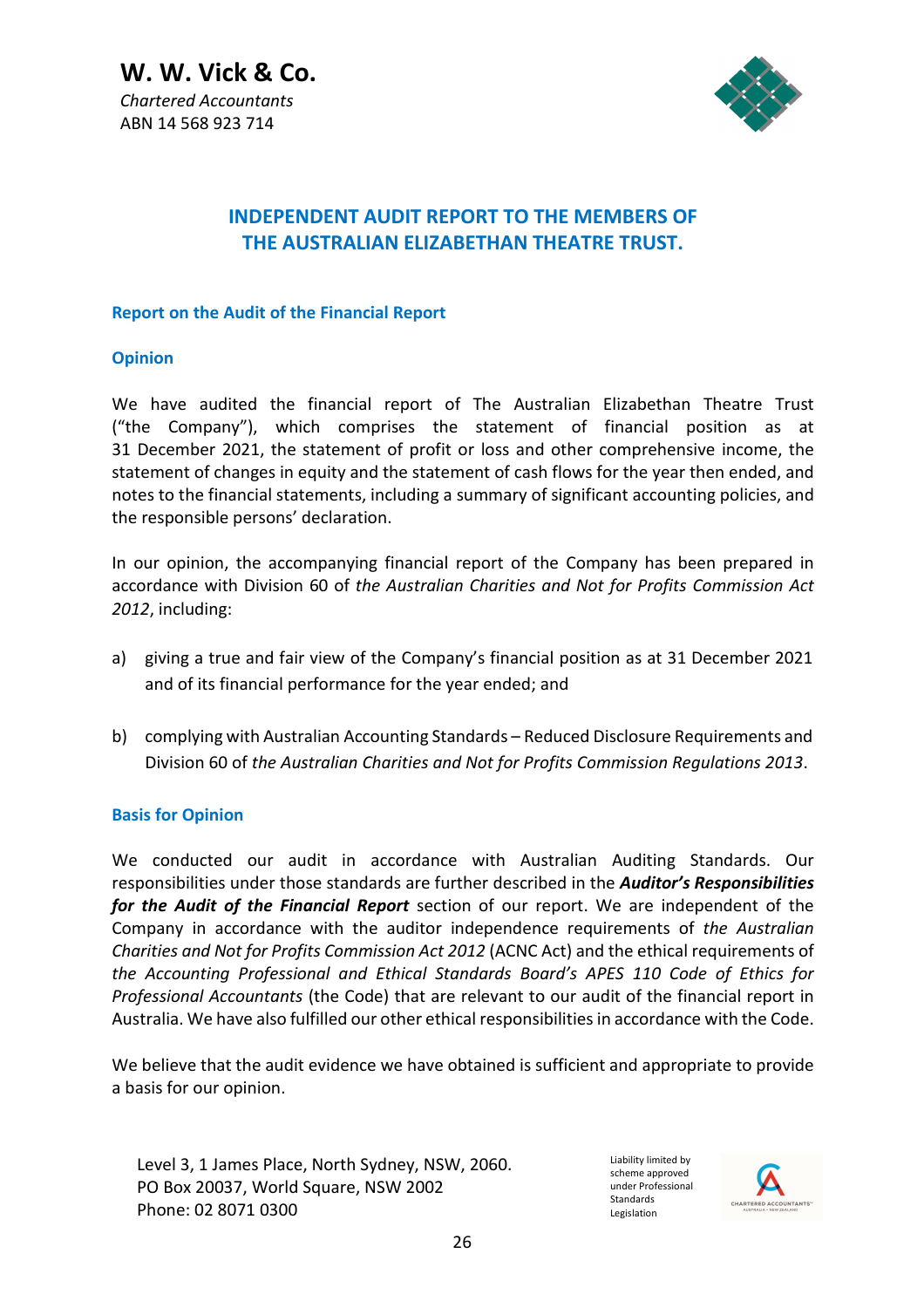**W. W. Vick & Co.**  *Chartered Accountants*  ABN 14 568 923 714



### **INDEPENDENT AUDIT REPORT TO THE MEMBERS OF THE AUSTRALIAN ELIZABETHAN THEATRE TRUST. (CONTINUED)**

#### **Other Information**

Directors are responsible for the other information. The other information comprises the information included in the Company's financial report (such as Directors' Report) for the year ended 31 December 2021 but does not include the financial report and our auditor's report thereon.

Our opinion on the financial report does not cover the other information and accordingly we do not express any form of assurance conclusion thereon.

In connection with our audit of the financial report, our responsibility is to read the other information and, in doing so, consider whether the other information is materially inconsistent with the financial report or our knowledge obtained in the audit or otherwise appears to be materially misstated.

If, based on the work we have performed, we conclude that there is a material misstatement of this other information, we are required to report that fact. We have nothing to report in this regard.

### **Responsibilities of Responsible Entities for the Financial Report**

The responsible entities of the Company are responsible for the preparation of the financial report that gives a true and fair view in accordance with *Australian Accounting Standards – Reduced Disclosure Requirements* and the *Australian Charities and Not-for-profit Commission Act 2012*, *Australian Charities and Not-for-profit Commission Regulations 2013* and for such internal control as the responsible entities determine is necessary to enable the preparation of a financial report that is free from material misstatement, whether due to fraud or error.

In preparing the financial report, the responsible entities are responsible for assessing the Company's ability to continue as a going concern, disclosing, as applicable, matters relating to going concern and using the going concern basis of accounting unless the responsible entities either intend to liquidate the Company or to cease operations, or have no realistic alternative but to do so.

The responsible entities are responsible for overseeing the Company's financial reporting process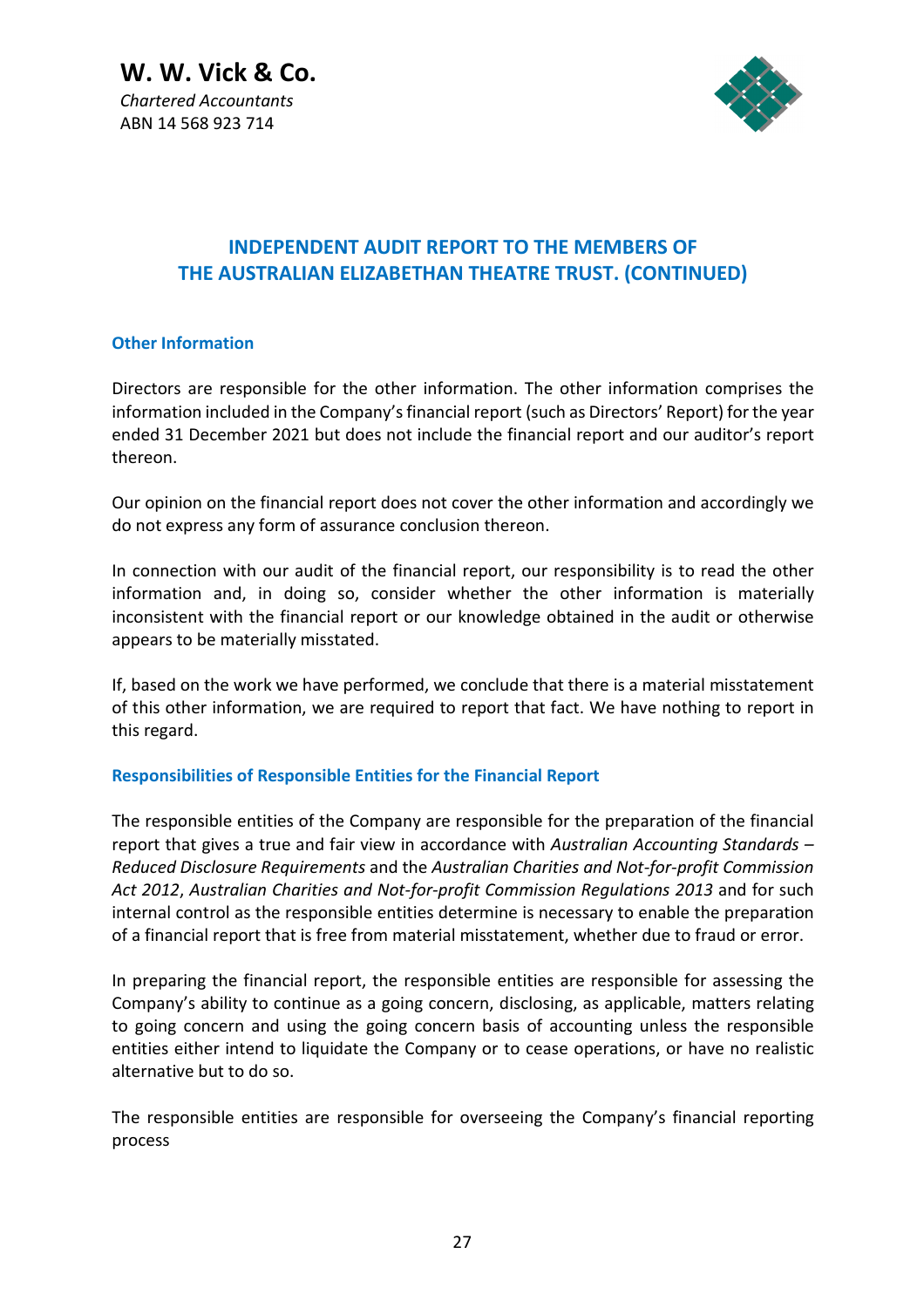

### **INDEPENDENT AUDIT REPORT TO THE MEMBERS OF THE AUSTRALIAN ELIZABETHAN THEATRE TRUST (CONTINUED)**

#### **Auditor's Responsibilities for the Audit of the Financial Report**

Our objectives are to obtain reasonable assurance about whether the financial report as a whole is free from material misstatement, whether due to fraud or error, and to issue an auditor's report that includes our opinion. Reasonable assurance is a high level of assurance but is not a guarantee that an audit conducted in accordance with Australian Auditing Standards will always detect a material misstatement when it exists. Misstatements can arise from fraud or error and are considered material if, individually or in the aggregate, they could reasonably be expected to influence the economic decisions of users taken on the basis of the financial report.

A further description of our responsibilities for the audit of the financial report is located at the Auditing and Assurance Standards Board website at

http://www.auasb.gov.au/auditors\_responsibilities/ar4.pdf. This description forms part of our auditor's report.

We communicate with the responsible entities regarding, among other matters, the planned scope and timing of the audit and significant audit findings, including any significant deficiencies in internal control that we identify during our audit.

**W. W. Vick & Co.**  Chartered Accountants

Level 3 1 James Place North Sydney NSW 2060

ay K

Ray Khalil - Partner

Date: 14 April 2022